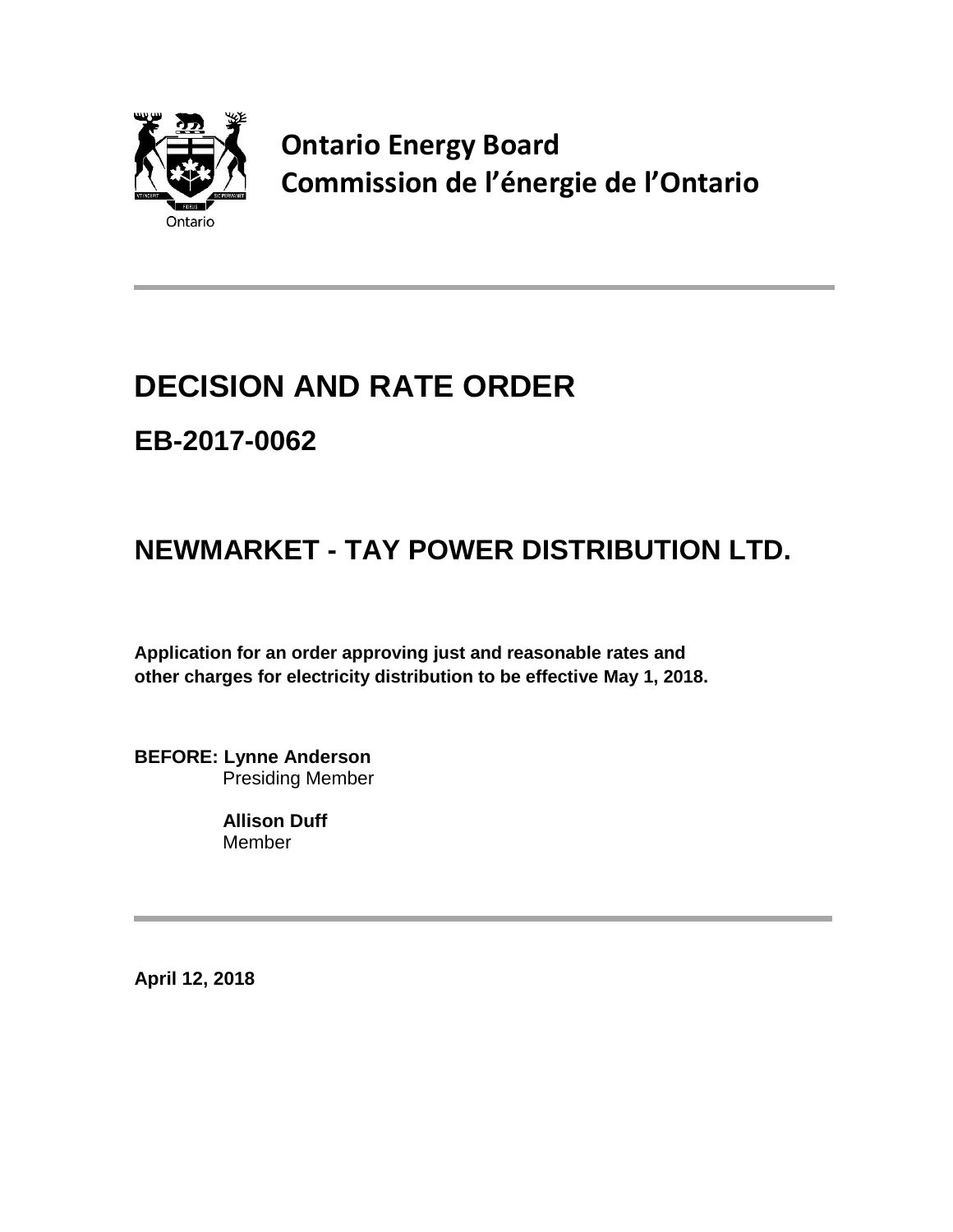### **1 INTRODUCTION AND SUMMARY**

Through this Decision and Order, the Ontario Energy Board (OEB) approves the incentive rate-setting mechanism (IRM) application filed by Newmarket - Tay Power Distribution Ltd. (Newmarket-Tay Power) on November 6, 2017, as amended during the course of the proceeding.

Newmarket-Tay Power serves about 35,000 mostly residential and commercial electricity customers in Town of Newmarket. The company is seeking the OEB's approval for the rates it charges to distribute electricity to its customers, as is required of licenced and rate-regulated distributors in Ontario.

A distributor may choose one of three rate-setting methodologies approved by the OEB. Each of these is explained in the OEB's *[Chapter 3 Filing Requirements for Incentive](https://www.oeb.ca/sites/default/files/Filing%20Requirements%20Chapter%203_20072017.pdf)  [Rate-Setting Applications](https://www.oeb.ca/sites/default/files/Filing%20Requirements%20Chapter%203_20072017.pdf)* (the Filing Requirements).

Newmarket-Tay Power's application is based on the Annual IR Index option to set rates for 2018. The Annual IR Index is based on inflation less the OEB's highest stretch factor assessment of a distributor's efficiency. In accordance with the OEB-approved 2018 parameters for an Annual IR Index adjustment, Newmarket-Tay Power applied for an increase of 0.60% to distribution rates.

As a result of the OEB's findings in this Decision, there will be a monthly bill increase of \$7.45 for a residential customer consuming 750 kWh, effective May 1, 2018.

Newmarket-Tay Power has also applied to change the composition of its distribution service rates. Residential distribution service rates currently include a fixed monthly charge and a variable usage charge. In 2015, the OEB issued a policy to transition these rates to a fully fixed structure over a four-year period beginning in 2016.<sup>1</sup> Accordingly, the fixed monthly charge for 2018 has once again been adjusted upward in this Decision by more than the mechanistic price cap adjustment alone. The variable usage rate is commensurately lower. This policy change does not affect the total revenue that distributors collect from residential customers.

 $\overline{\phantom{a}}$ 

<sup>1</sup> OEB Policy – "A New Distribution Rate Design for Residential Electricity Customers" EB-2012-0410, April 2, 2015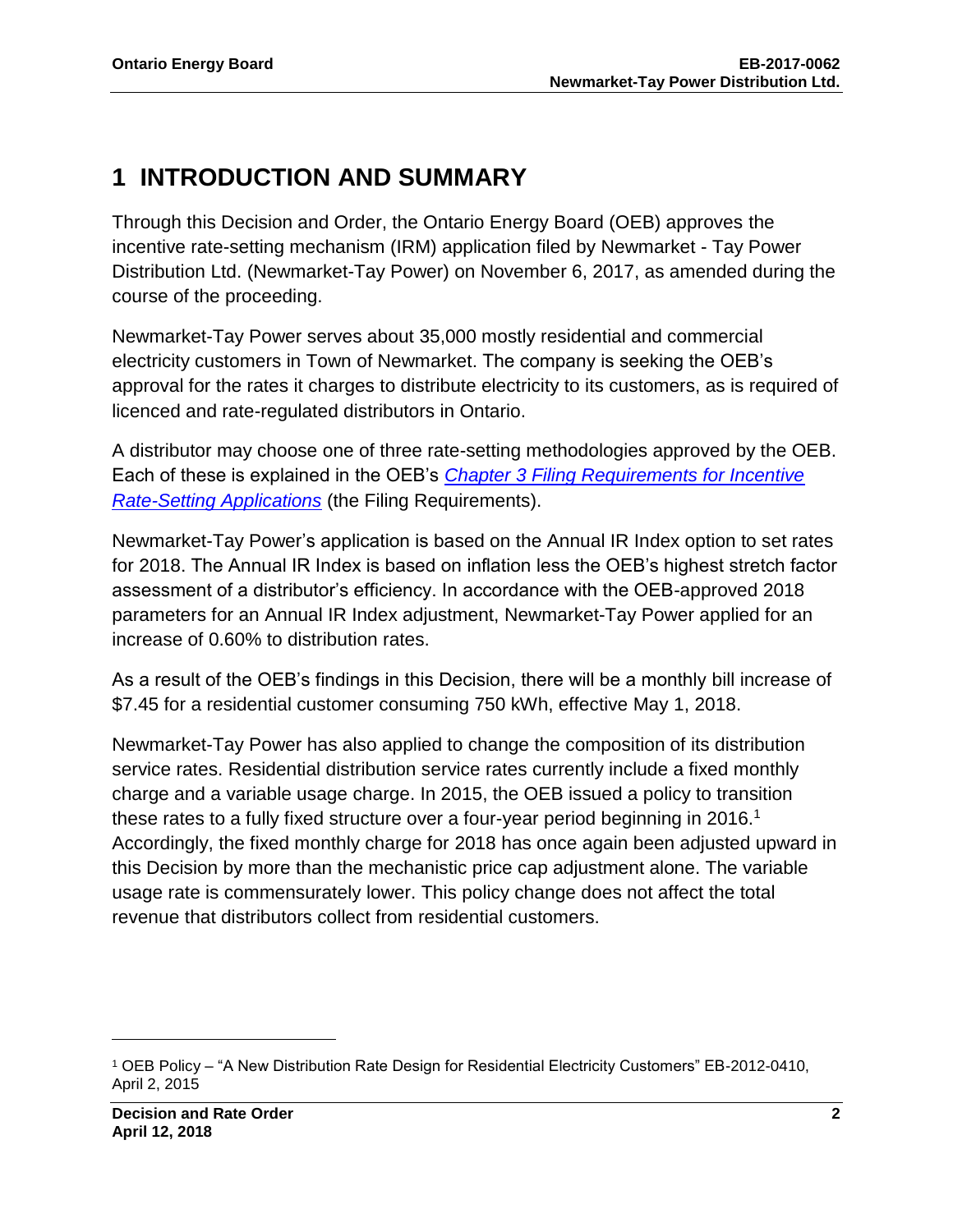## **2 THE PROCESS**

The OEB follows a standardized and streamlined process for IRM applications filed under the Annual IR Index option. In each adjustment year of an Annual IR Index term, the OEB prepares a Rate Generator Model that includes information from the distributor's past proceedings and annual reporting requirements. A distributor will then review and complete the Rate Generator Model and include it with its application. During the course of the proceeding, the Rate Generator Model will also be updated or corrected, as required.

The Rate Generator Model updates base rates, retail transmission service rates and, if applicable, shared tax saving adjustments. It also calculates rate riders for the disposition of deferral and variance account balances.

Newmarket-Tay Power filed its application on November 6, 2017 under section 78 of the *Ontario Energy Board Act, 1998* (OEB Act) and in accordance with the Filing Requirements. Notice of Newmarket-Tay Power's application was issued on December 21, 2017. No parties responded to the Notice. OEB staff also participated in the proceeding.

The application was supported by pre-filed written evidence and a completed Rate Generator Model. During the course of the proceeding, the applicant responded to interrogatories and, where required, updated and clarified the evidence. Final submissions on the application were filed by Newmarket-Tay Power and OEB staff.

After the record closed for this proceeding, Newmarket-Tay Power notified the OEB of an error that it found in the calculation of the Account 1576 rate riders approved for 2017 rates, and it proposed a correction. The OEB opened the record and issued a new procedural order including interrogatories and submissions on the correction.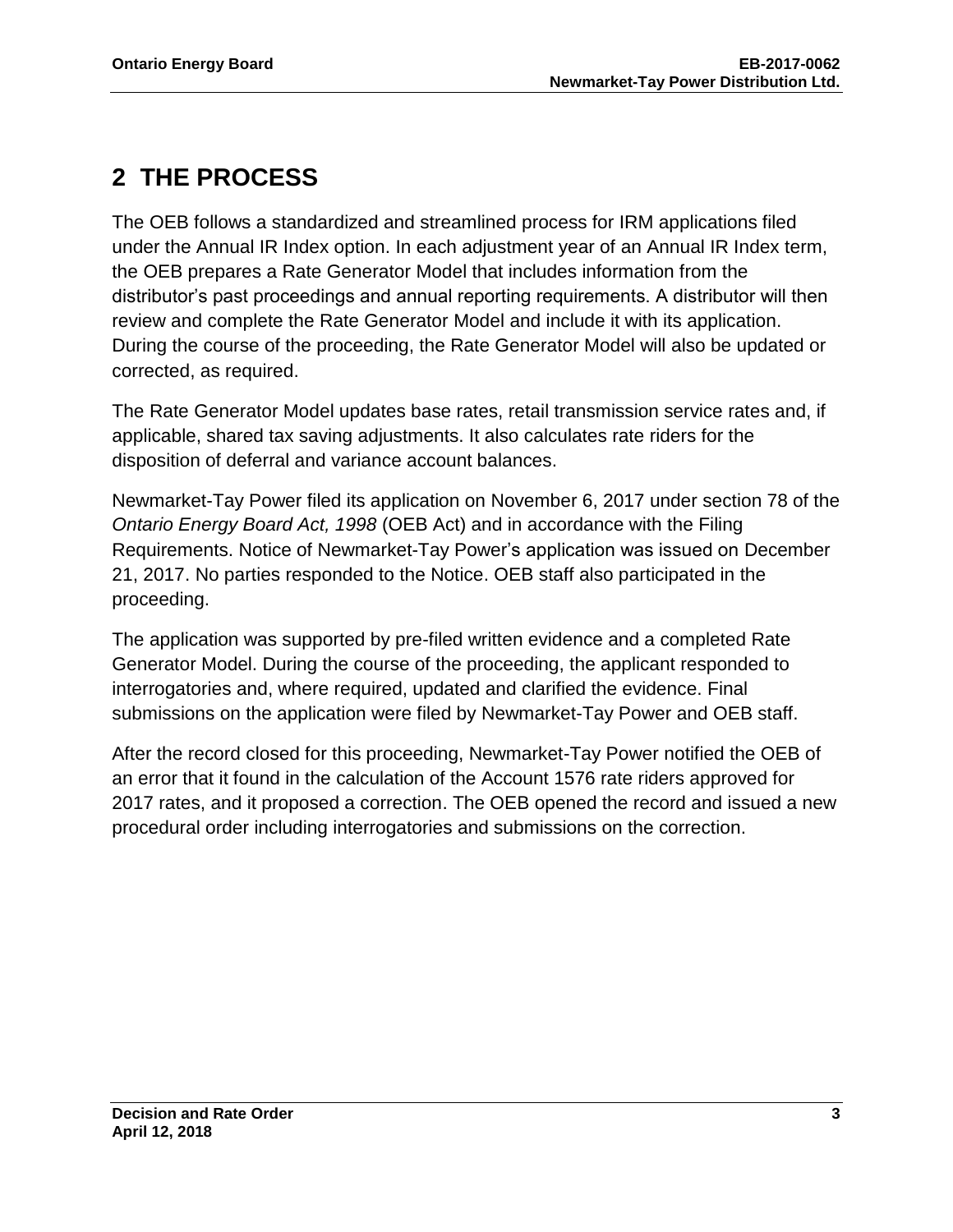## **3 ORGANIZATION OF THE DECISION**

In this Decision, the OEB addresses the following issues, and provides reasons for approving or denying Newmarket-Tay Power's proposals relating to each of them:

- Price Cap Adjustment
- Shared Tax Adjustments
- Retail Transmission Service Rates
- Group 1 Deferral and Variance Accounts
- Lost Revenue Adjustment Mechanism Variance Account
- Residential Rate Design
- Disposition of Deferral and Variance Account 1576
- Other Matters

In the final section, the OEB addresses the steps to implement the final rates that flow from this Decision.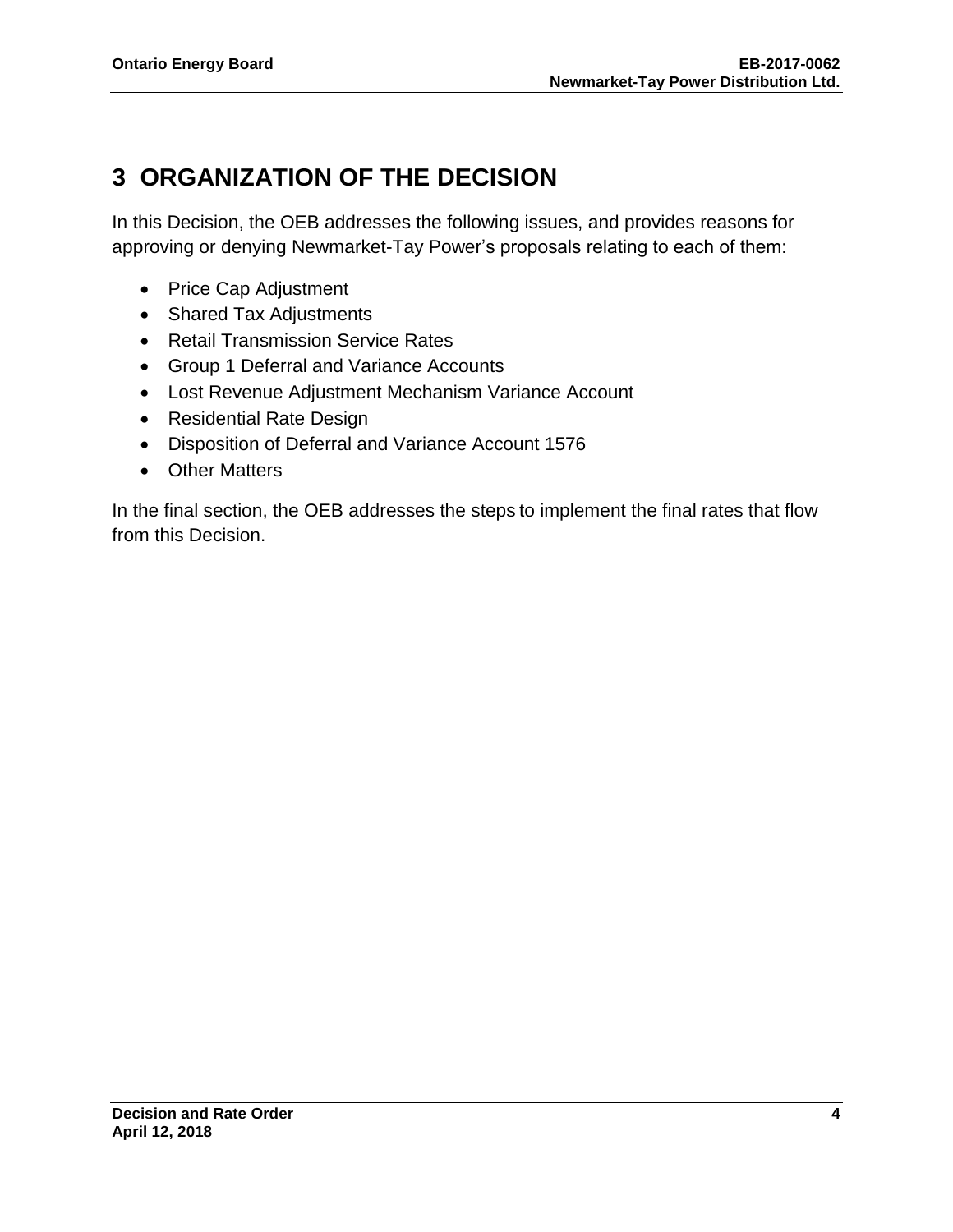## **4 PRICE CAP ADJUSTMENT**

Newmarket-Tay Power seeks to increase its rates, effective May 1, 2018, based on a mechanistic rate adjustment using the OEB-approved *inflation minus X-factor* formula applicable to Annual IR Index applications.

The components of the Annual IR Index adjustment formula applicable to Newmarket-Tay Power are set out in Table 4.1, below. Inserting these components into the formula results in a 0.60% increase to Newmarket-Tay Power's rates: *0.60% = 1.20% - (0.00% + 0.60%)*.

| <b>Components</b>             |                               | <b>Amount</b> |
|-------------------------------|-------------------------------|---------------|
| Inflation Factor <sup>2</sup> |                               | 1.20%         |
| X-Factor                      | Productivity <sup>3</sup>     | 0.00%         |
|                               | Stretch $(0.00\% - 0.60\%)^4$ | 0.60%         |

### **Table 4.1: Annual IR Index Adjustment Formula**

The inflation factor of 1.20% applies to all Annual IR Index applications for the 2018 rate year.

The X-factor is the sum of the productivity factor and the stretch factor. It is a productivity offset that will vary among different groupings of distributors. Subtracting the X-factor from inflation ensures that rates decline in real, constant-dollar terms, providing distributors with a tangible incentive to improve efficiency or else experience declining net income.

The productivity component of the X-factor is based on industry conditions over a historical study period and applies to all Annual IR Index applications for the 2018 rate year.

The OEB has established five stretch factor groupings, each within a range from 0.00%

 $\overline{\phantom{a}}$ 

<sup>2</sup> Report of the OEB – "Rate Setting Parameters and Benchmarking under the Renewed Regulatory Framework for Ontario's Electricity Distributors" EB-2010-0379, December 4, 2013

<sup>3</sup> Ibid.

<sup>4</sup> The stretch factor groupings are based on the Report to the Ontario Energy Board – "Empirical Research in Support of Incentive Rate-Setting: 2016 Benchmarking Update", prepared by Pacific Economics Group LLC., July 2017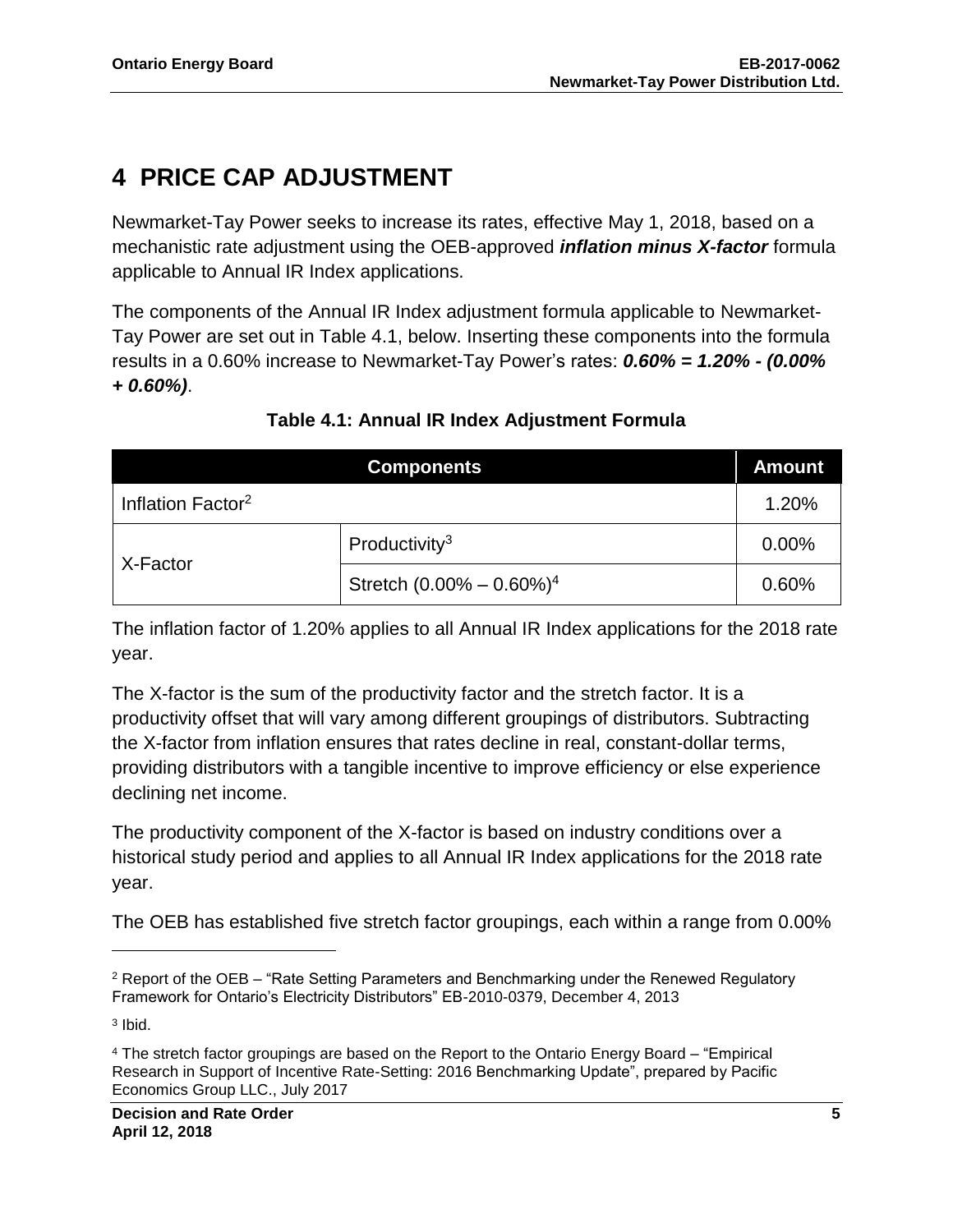to 0.60%. The stretch factor assigned to any particular distributor is based on the distributor's total cost performance as benchmarked against other distributors in Ontario. The most efficient distributor would be assigned the lowest stretch factor of 0.00%. Conversely, a higher stretch factor would be applied to a less efficient distributor (in accordance with its cost performance relative to expected levels) to reflect the incremental productivity gains that the distributor is expected to achieve. For Annual IR Index applications, the OEB applies a default stretch factor of 0.60%.

#### **Findings**

The OEB finds that Newmarket-Tay Power's request for a 0.60% rate adjustment is in accordance with the annually updated parameters set by the OEB. The adjustment is approved, and Newmarket-Tay Power's new rates shall be effective May 1, 2018.

The adjustment applies to distribution rates (fixed and variable charges) uniformly across all customer classes. 5

l

<sup>5</sup> Price Cap IR and Annual IR Index adjustments do not apply to the following rates and charges: rate riders, rate adders, low voltage service charges, retail transmission service rates, wholesale market service rate, rural or remote electricity rate protection charge, standard supply service – administrative charge, transformation and primary metering allowances, loss factors, specific service charges, microFIT charge, and retail service charges.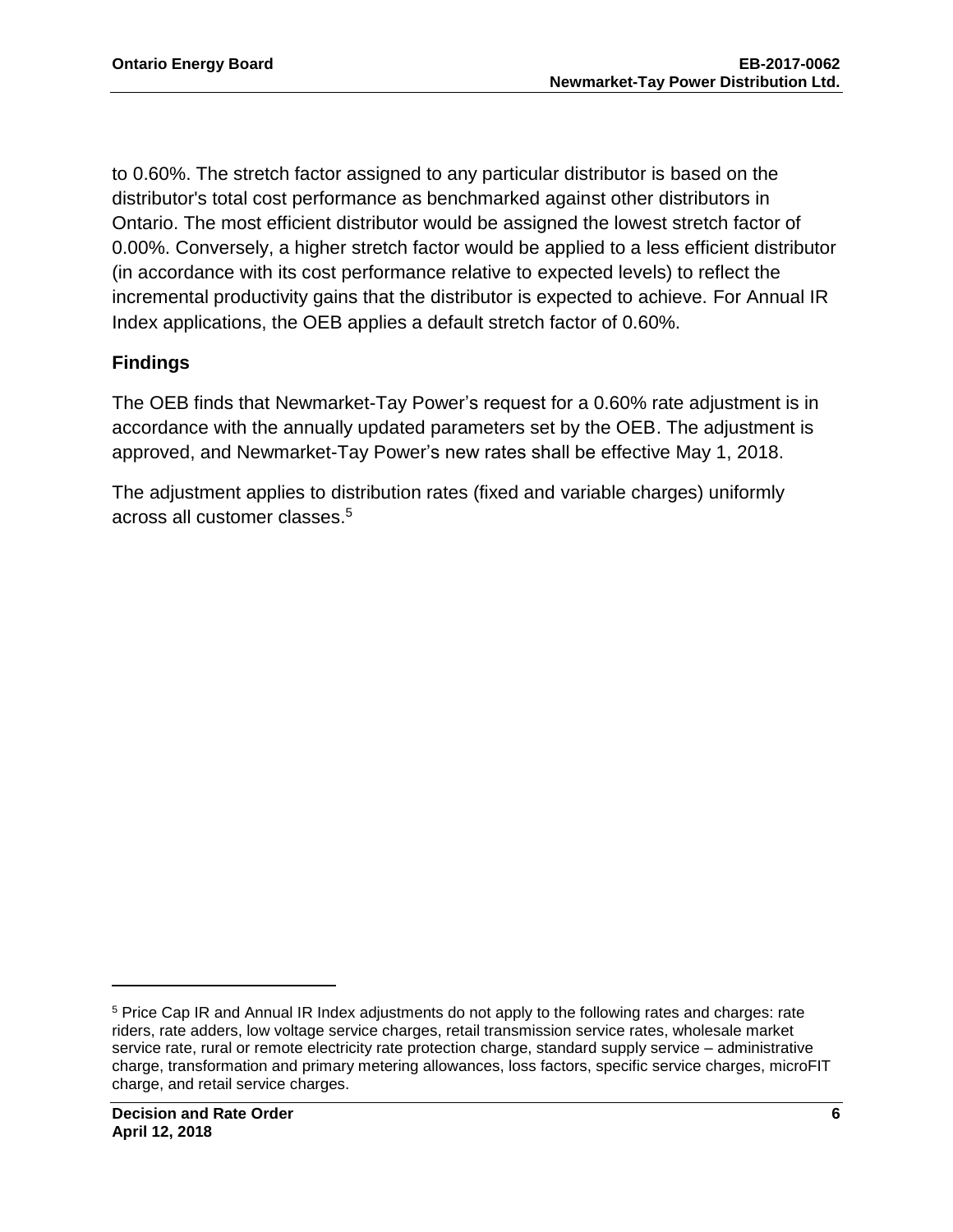## **5 SHARED TAX ADJUSTMENTS**

In any adjustment year of an Annual IR Index term, a change in legislation may result in a change to the amount of taxes payable by a distributor. For IRM applications, the OEB has long held that a 50/50 sharing of the impact of legislated tax changes between shareholders and ratepayers is appropriate in these situations. The shared tax change amount, whether in the form of a credit or a debit, will be assigned to customer rate classes in the same proportions as the OEB-approved distribution revenue by rate class from a distributor's last COS proceeding.

The application identifies a total tax reduction of \$81,937, resulting in a shared amount of \$40,969 to be refunded to rate payers. Since the allocated tax sharing amount does not produce a rate rider in one or more rate classes, the Rate Generator Model does not compute rate riders and distributors are therefore required to transfer the entire OEBapproved tax sharing amount into Account 1595 for disposition at a later date.

### **Findings**

The OEB approves the tax refund of \$40,969. This refund is the same as the refund approved by the OEB for 2017 rates.

The allocated tax sharing amount does not produce a rate rider in one or more rate classes, therefore the OEB directs Newmarket-Tay Power to record the OEB-approved tax sharing amount into Account 1595 for disposition at a later date.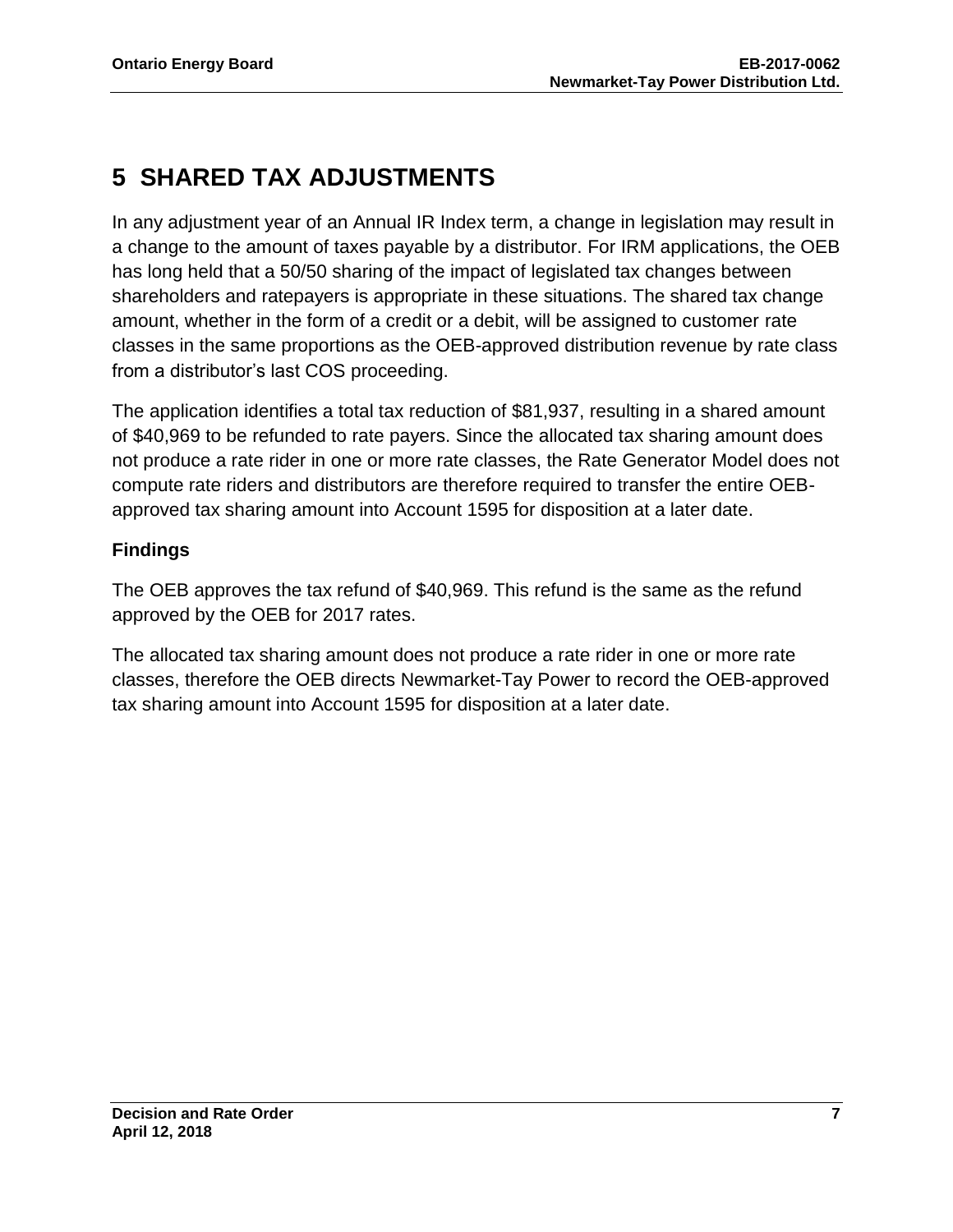## **6 RETAIL TRANSMISSION SERVICE RATES**

Distributors charge retail transmission service rates (RTSRs) to their customers to recover the amounts they pay to a transmitter, a host distributor or both for transmission services. All transmitters charge Uniform Transmission Rates (UTRs) approved by the OEB to distributors connected to the transmission system. Host distributors charge host-RTSRs to distributors embedded within the host's distribution system.

Newmarket-Tay Power is partially embedded within Hydro One Networks Inc.'s distribution system and is requesting approval to adjust the RTSRs that it charges its customers to reflect the rates that it pays for transmission services included in Table 6.1 and Table 6.2.

| <b>Current Approved UTRs (2018)</b>           | per kWh |
|-----------------------------------------------|---------|
| <b>Network Service Rate</b>                   | \$3.61  |
| <b>Connection Service Rates</b>               |         |
| <b>Line Connection Service Rate</b>           | \$0.95  |
| <b>Transformation Connection Service Rate</b> | \$2.34  |

#### **Table 6.1: UTRs**<sup>6</sup>

#### **Table 6.2: Hydro One Networks Inc. Sub-Transmission Host-RTSRs**<sup>7</sup>

| <b>Current Approved Sub-Transmission Host-RTSRs (2017)</b> | per kWh |
|------------------------------------------------------------|---------|
| <b>Network Service Rate</b>                                | \$3.19  |
| <b>Connection Service Rates</b>                            |         |
| <b>Line Connection Service Rate</b>                        | \$0.77  |
| <b>Transformation Connection Service Rate</b>              | \$1.75  |

 $\overline{\phantom{a}}$ 

<sup>6</sup> Decision and Rate Order, EB-2017-0359, February 1, 2018

<sup>7</sup> Decision and Rate Order, EB-2016-0081, December 21, 2016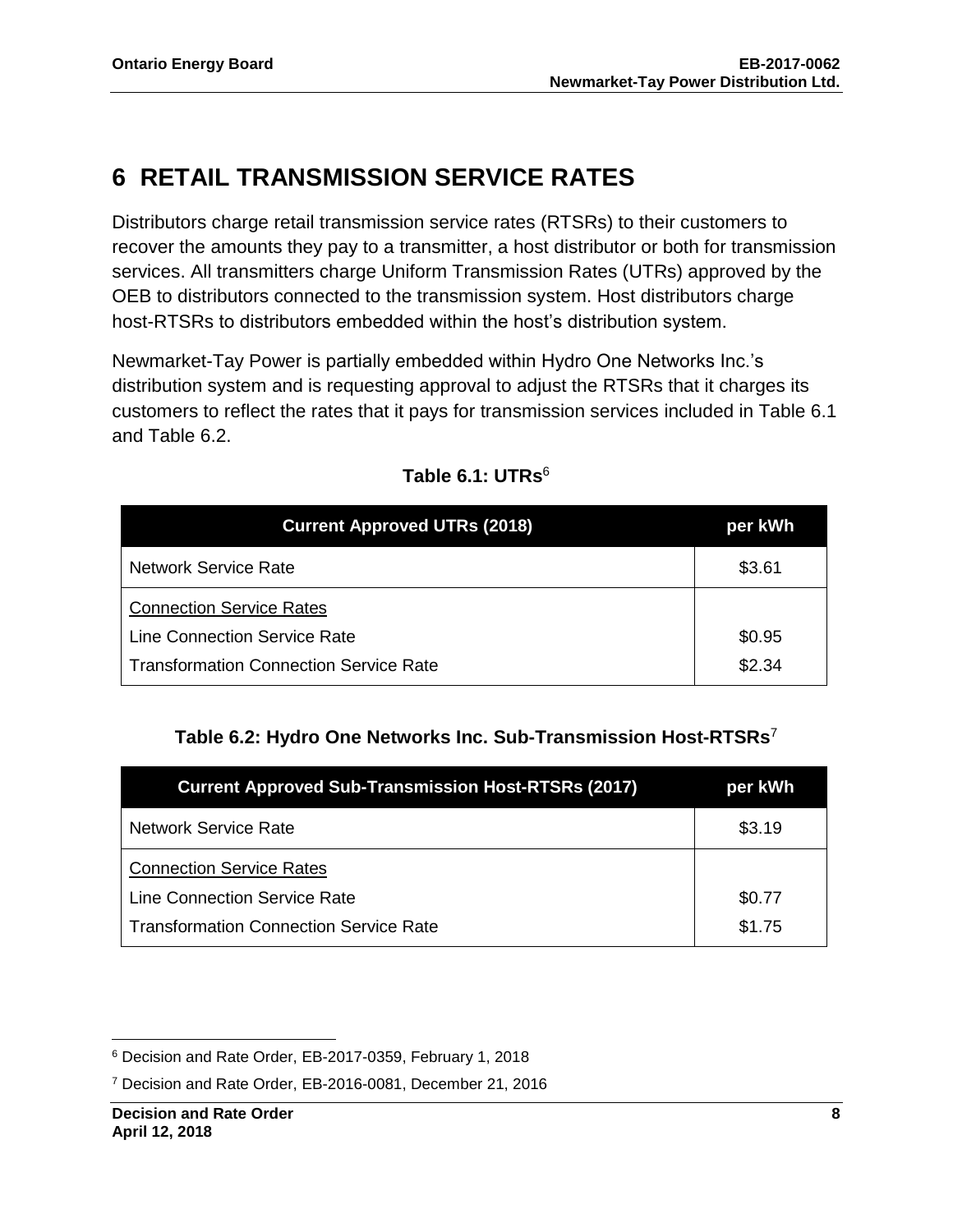#### **Findings**

Newmarket-Tay Power's proposed adjustment to its RTSRs is approved. The RTSRs were adjusted based on the current host-RTSRs and the UTRs current at the time of the filing. The OEB finds that the new 2018 UTRs are to be incorporated into the rate model to adjust the RTSRs that Newmarket-Tay Power will charge its customers accordingly.

The differences resulting from the approval of new 2018 host-RTSRs will be captured in Accounts 1584 and 1586 for future disposition.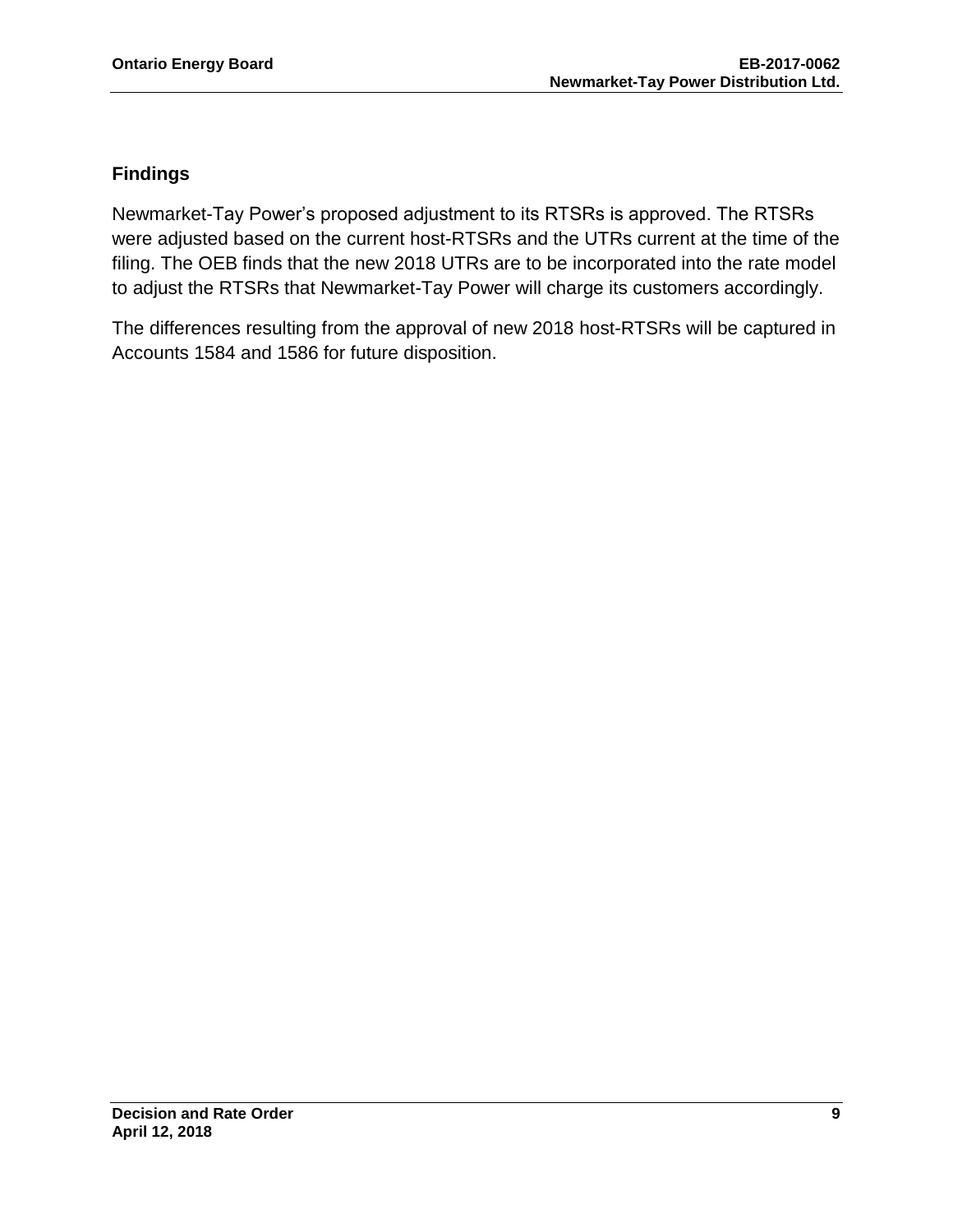## **7 GROUP 1 DEFERRAL AND VARIANCE ACCOUNTS**

In each year of an IRM term, the OEB will review a distributor's Group 1 deferral and variance accounts in order to determine whether their total balance should be disposed.<sup>8</sup> OEB policy requires that Group 1 accounts be disposed if they exceed (as a debit or credit) a pre-set disposition threshold of \$0.001 per kWh, unless a distributor justifies why balances should not be disposed.<sup>9</sup> If the balance does not exceed the threshold, a distributor may elect to request disposition.

The 2016 actual year-end total balance for Newmarket-Tay Power's Group 1 accounts including interest projected to April 30, 2018 is a credit of \$1,333,567. This amount represents a total credit claim of \$0.0020 per kWh, which exceeded the disposition threshold. Newmarket-Tay Power requested disposition of this credit amount over a one-year period.

In its submission, OEB staff noted that in response to OEB staff interrogatories Newmarket-Tay Power indicated that its general ledger tracks the transactions for both accounts 1588 and 1589 in one combined account (Account 1588) which is then manually allocated between accounts 1588 and 1589 for regulatory purposes. OEB staff further noted that, in its application, Newmarket-Tay Power identified a transposition error between accounts 1588 and 1589 resulting in a contra variance of +/- \$1,260,255. In its responses to interrogatories from OEB staff, Newmarket-Tay Power subsequently revised this transposition error to +/- \$257,178, and noted that the revision was due to the fact that it had inadvertently failed to include the Tay service area.

OEB staff submitted that the Accounting Procedures Handbook, issued December 2011 and effective January 1, 2012, requires utilities to use two separate accounts for record keeping purposes – Account 1588 (RSVA Power) and Account 1589 (RSVA GA). Newmarket-Tay Power, having not followed this requirement, led OEB staff to stress its concern that the manual allocation used to segregate the balances for regulatory purposes is prone to error, as evidenced by the more than \$1 million in adjustments to the accounts as noted above.

 $\overline{\phantom{a}}$ <sup>8</sup> Group 1 accounts track the differences between the costs that a distributor is billed for certain IESO and host distributor services (including the cost of power) and the associated revenues that the distributor receives from its customers for these services. The total net difference between these costs and revenues is disposed to customers through a temporary charge or credit known as a rate rider.

<sup>9</sup> Report of the OEB – "Electricity Distributors' Deferral and Variance Account Review Initiative (EDDVAR)" EB-2008-0046, July 31, 2009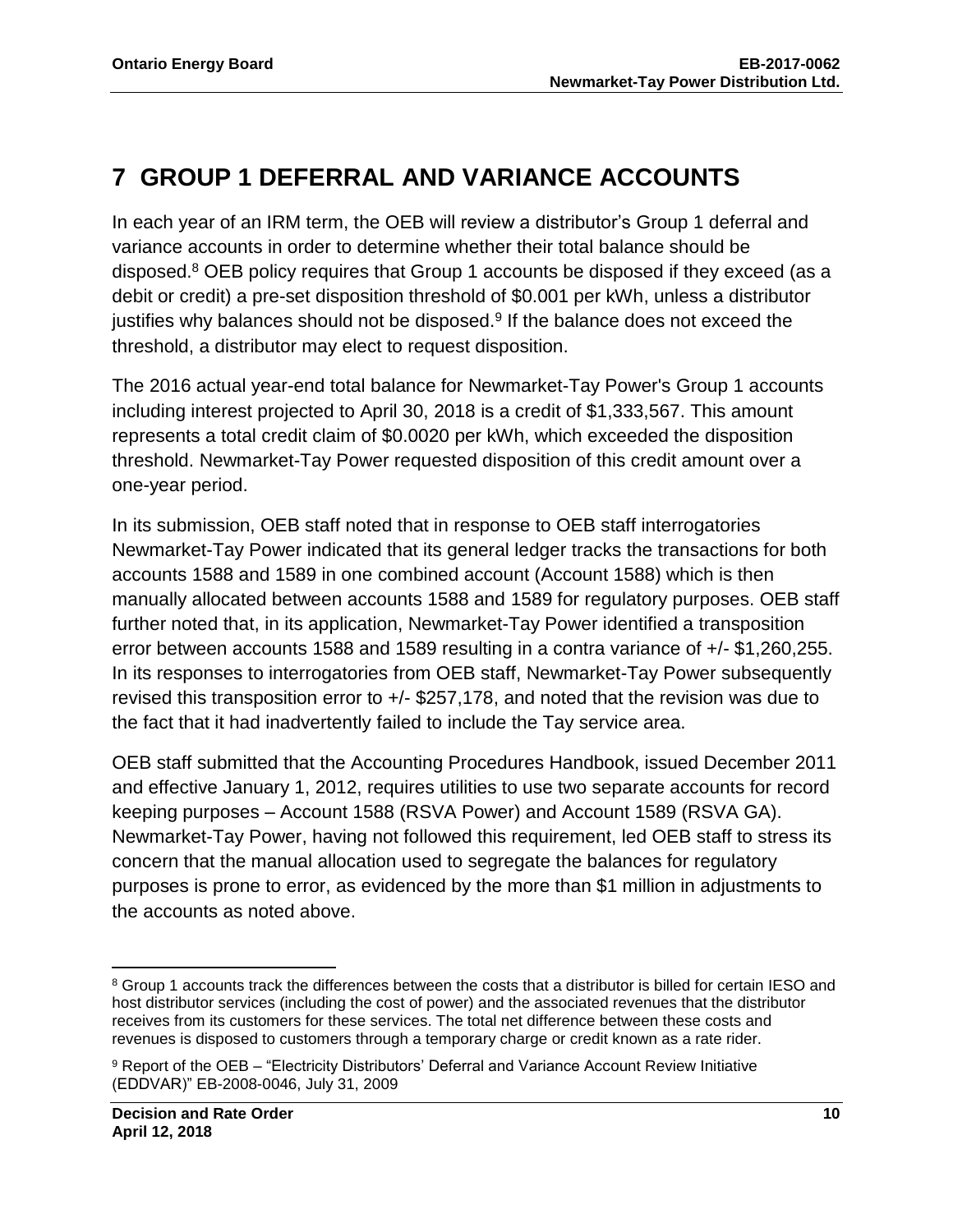OEB staff further noted that there are also concerns with the consumption data used to populate the GA Analysis workforms, which were used to support the disposition of accounts 1588 and 1589. OEB staff submitted that it was unable to draw reasonable conclusions from the GA Analysis workforms as they were incomplete.

OEB staff noted that the OEB normally disposes of all RSVAs at that same time and recommended that no RSVA balances be disposed in this application as Newmarket-Tay Power has not provided sufficient confidence that other accounts are not affected by its own internal processes that it has chosen to establish.

OEB staff submitted that Newmarket-Tay Power would benefit from a special purpose audit of all RSVA accounts for the years 2013 through 2017 and recommended that such an audit be conducted prior to approving disposition of the applicant's Group 1 deferral and variances accounts for the respective years. In its reply submission, Newmarket-Tay Power concured with OEB staff that it would benefit from a special purpose audit of all RSVA accounts for the years 2013 through 2017 and will engage a third-party auditor for this purpose.

#### **Findings**

Group 1 account balances will not be disposed at this time. While timely disposition of deferral and variance account balances is important, it is more important that the balances be accurate. The number of amendments to balances through the discovery process in this proceeding raise concerns for the accuracy of balances, particularly accounts 1588 and 1589. Newmarket-Tay Power has agreed that it would benefit from a special purpose audit of all RSVA accounts for the years 2013 through 2017, and it plans to engage a third-party auditor for this purpose.

The OEB notes that Group 1 balances were last disposed on a final basis for balances as at December 31, 2012. The OEB requires Newmarket-Tay Power to complete the third-party special purpose audit of its Group 1 RSVA accounts prior to September 28, 2018, and to file the audit report with the OEB with an application for disposition of balances in 2019, no later than November 2, 2018.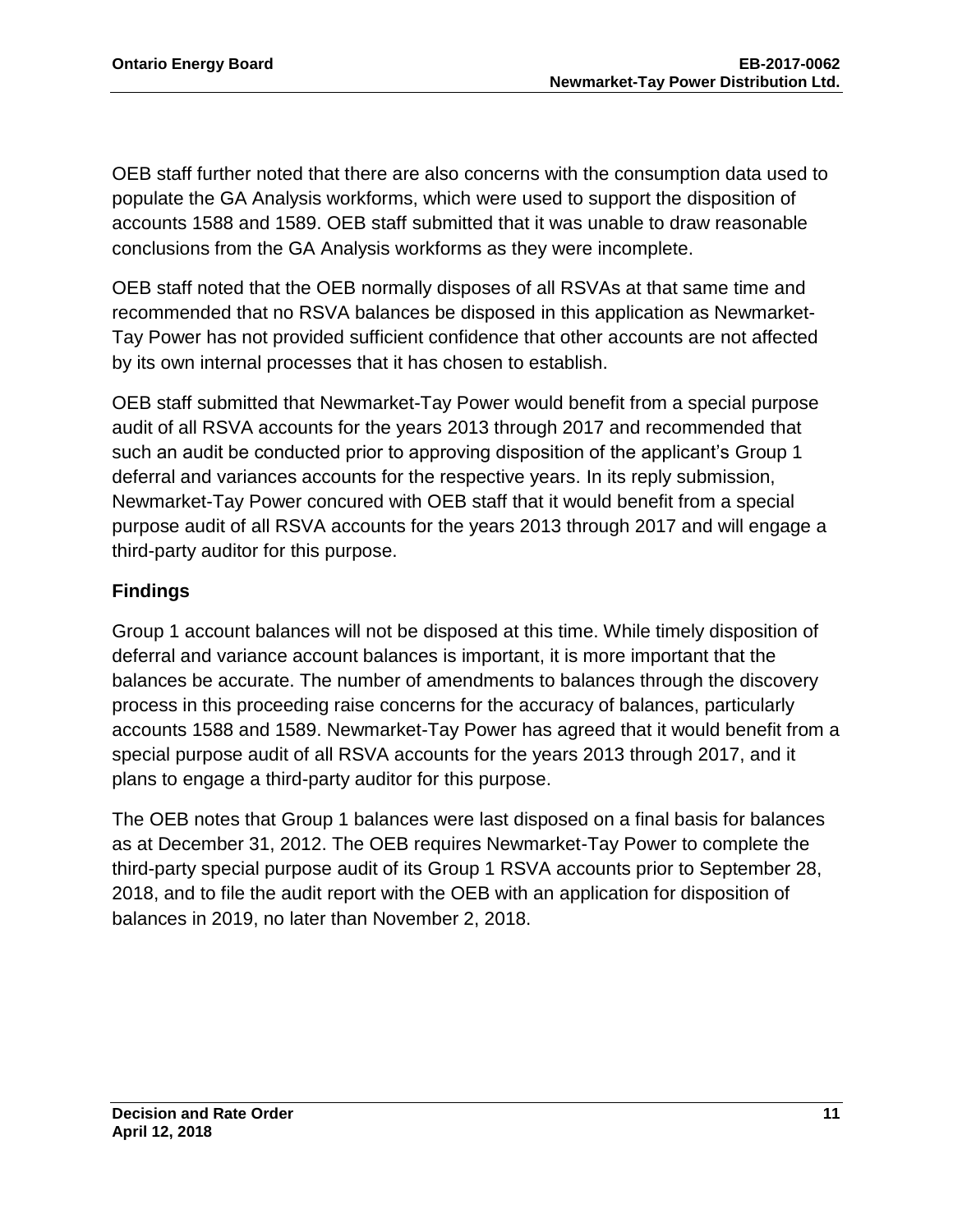## **8 THE LOST REVENUE ADJUSTMENT MECHANISM VARIANCE ACCOUNT BALANCE**

As part of the Ministry of Energy's conservation-first policy, distributors have an OEB licence requirement to ensure conservation and demand management (CDM) programs are available to their customers.<sup>10</sup> These programs result in reduced total energy consumption. To address the impact of the reduced consumption, OEB Policy established a Lost Revenue Adjustment Mechanism Variance Account (LRAMVA) to capture a distributor's revenue implications resulting from differences between actual load and the last OEB-approved load forecast.<sup>11</sup> These differences are recorded by distributors at the rate class level.

A distributor may apply for the disposition of the balance in the LRAMVA on an annual basis, as part of its IRM application, if the balance is deemed significant by the distributor. A request for the inclusion of lost revenues from demand response programs, as part of the LRAMVA, must be addressed through a COS application.<sup>12</sup>

Newmarket-Tay Power has applied to dispose its LRAMVA debit balance of \$1,197,288. The balance consists of lost revenues in 2016 from CDM programs delivered during the period from 2011-2016 excluding carrying charges. Newmarket-Tay Power noted in its application that it acknowledges that it has not sought to clear the LRAMVA on a timely basis and as such, requested to waive the carrying charges of \$29,517 in fairness to its customers. The actual conservation savings claimed by Newmarket-Tay Power were determined by the IESO.<sup>13</sup> No forecast savings were included in Newmarket-Tay Power's 2010 cost of service proceeding<sup>14</sup> and therefore the full amount of actual conservation savings were claimed.

 $\overline{\phantom{a}}$ <sup>10</sup> Conservation First: A Renewed Vision for Energy Conservation in Ontario, Ontario Ministry of Energy, 2013

<sup>11</sup> Guidelines for Electricity Distributor Conservation and Demand Management, EB-2012-0003, April 26, 2012; and, Requirement Guidelines for Electricity Distributors Conservation and Demand Management, EB-2014-0278, December 19, 2014

<sup>&</sup>lt;sup>12</sup> Report of the Ontario Energy Board – "Updated Policy for the Lost Revenue Adjustment Mechanism Calculation: Lost Revenues and Peak Demand Savings from Conservation and Demand Management Programs" EB-2016-0182, May 19, 2016

<sup>&</sup>lt;sup>13</sup> The Ontario Power Authority was responsible for CDM program evaluation prior to 2015.

<sup>14</sup> Decision and Order, EB-2009-0269, February 24, 2011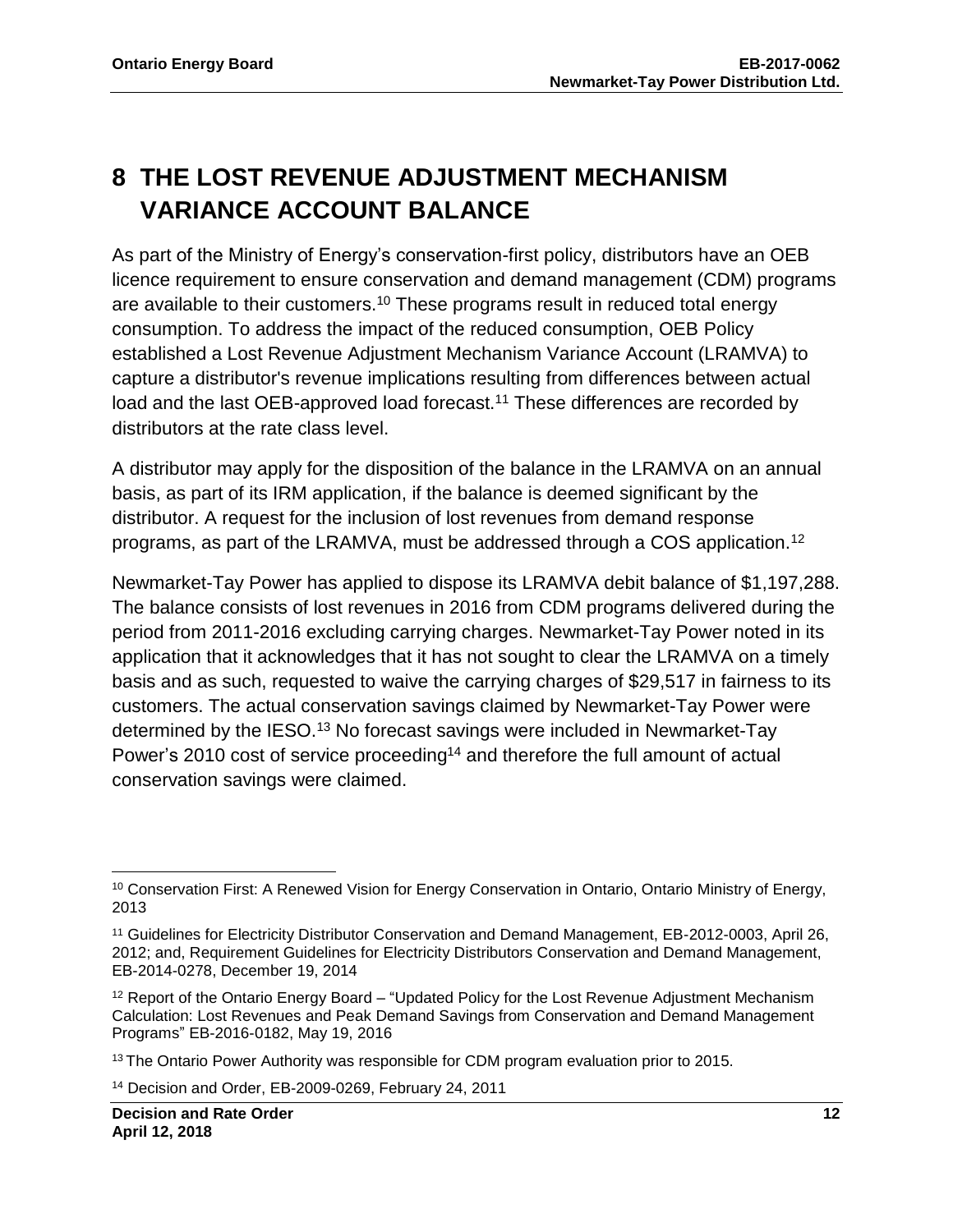#### **Findings**

The OEB finds that Newmarket-Tay Power's LRAMVA balance has been calculated in accordance with the OEB's CDM-related guidelines and updated LRAMVA policy. The OEB approves the disposition of Newmarket-Tay Power's LRAMVA debit balance of \$1,197,288, as set out in Table 8.1 below. The OEB approves Newmarket-Tay Power's request to exclude carrying charges.

| <b>Account</b><br>.Name \ | <b>Account</b><br><b>Number</b> | <b>Actual CDM</b><br>Savings (\$) | <b>Forecasted CDM</b><br>Savings (\$)<br>В | Carrying<br>Charges (\$) | Total<br>Claim (\$)<br>$D=(A-B)+C$ |
|---------------------------|---------------------------------|-----------------------------------|--------------------------------------------|--------------------------|------------------------------------|
| LRAMVA                    | 1568                            | \$1,197,288                       | \$0                                        | \$0                      | \$1,197,288                        |

### **Table 8.1 LRAMVA Balance for Disposition**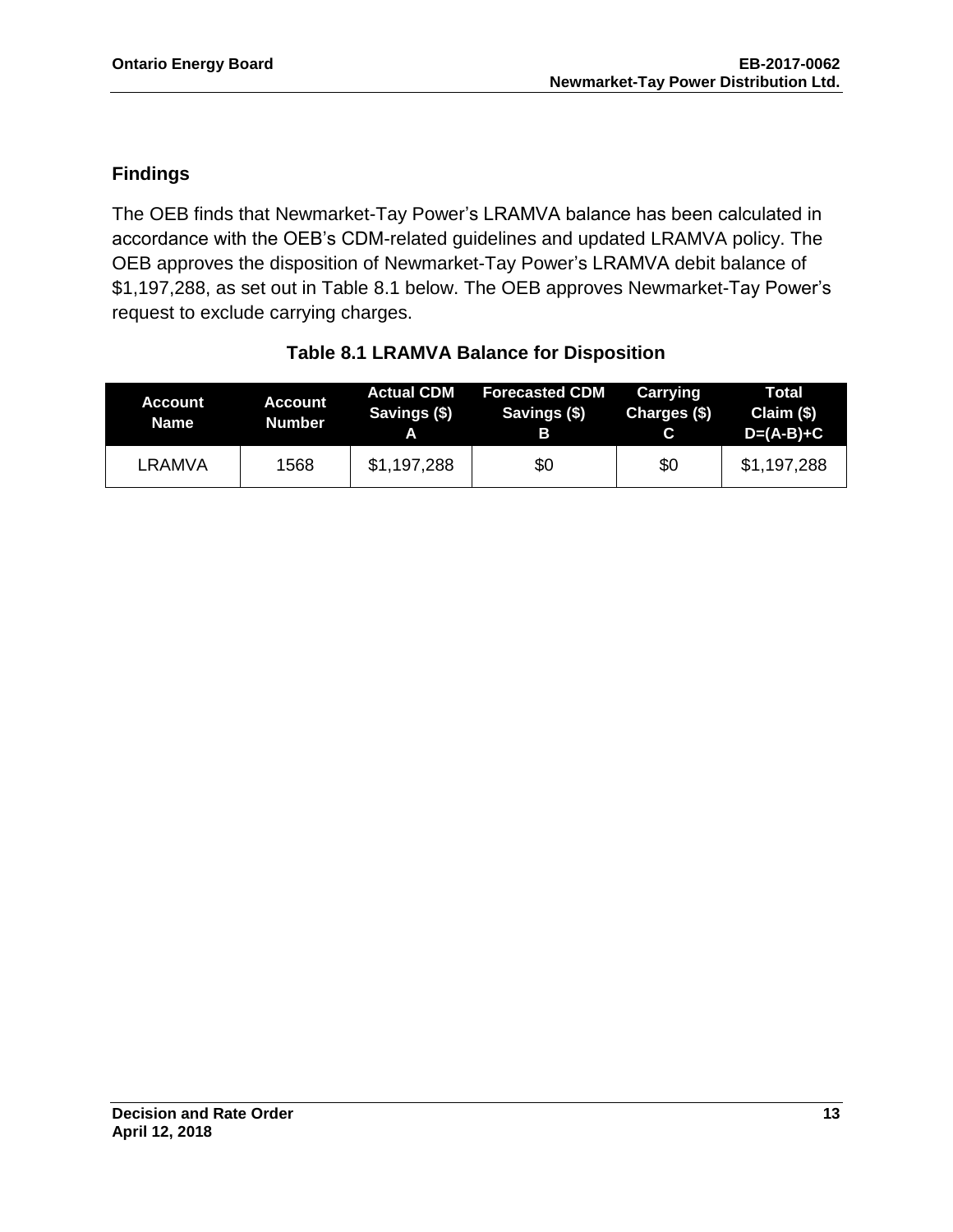## **9 RESIDENTIAL RATE DESIGN**

All residential distribution rates currently include a fixed monthly charge and a variable usage charge. The OEB's residential rate design policy stipulates that distributors will transition residential customers to a fully fixed monthly distribution service charge over a four-year period, beginning in 2016.<sup>15</sup> The OEB requires that distributors filing IRM applications affecting 2018 rates continue with this transition by once again adjusting their distribution rates to increase the fixed monthly service charge and decrease the variable charge consistent with the policy.

The OEB expects an applicant to apply two tests to evaluate whether mitigation of bill impacts for customers is required during the transition period. Mitigation usually takes the form of a lengthening of the transition period. The first test is to calculate the change in the monthly fixed charge, and to consider mitigation if it exceeds \$4. The second is to calculate the total bill impact of the proposals in the application for low volume residential customers (defined as those residential RPP customers whose consumption is at the  $10<sup>th</sup>$  percentile for the class). Mitigation may be required if the bill impact related to the application exceeds 10% for these customers.

Newmarket-Tay Power notes that the implementation of the transition results in an increase to the fixed charge prior to the price cap adjustment of \$2.96. The bill impacts arising from the proposals in this application, including the fixed rate change, are below 10% for low volume residential customers.

### **Findings**

 $\overline{a}$ 

The OEB finds that the proposed 2018 increase to the monthly fixed charge is calculated in accordance with the OEB's residential rate design policy. The results of the monthly fixed charge, and total bill impact for low consumption residential consumers show that no mitigation is required. The OEB approves the increase as proposed by the applicant and calculated in the final Rate Generator Model.

<sup>&</sup>lt;sup>15</sup> As outlined in the Policy cited at footnote 1 above.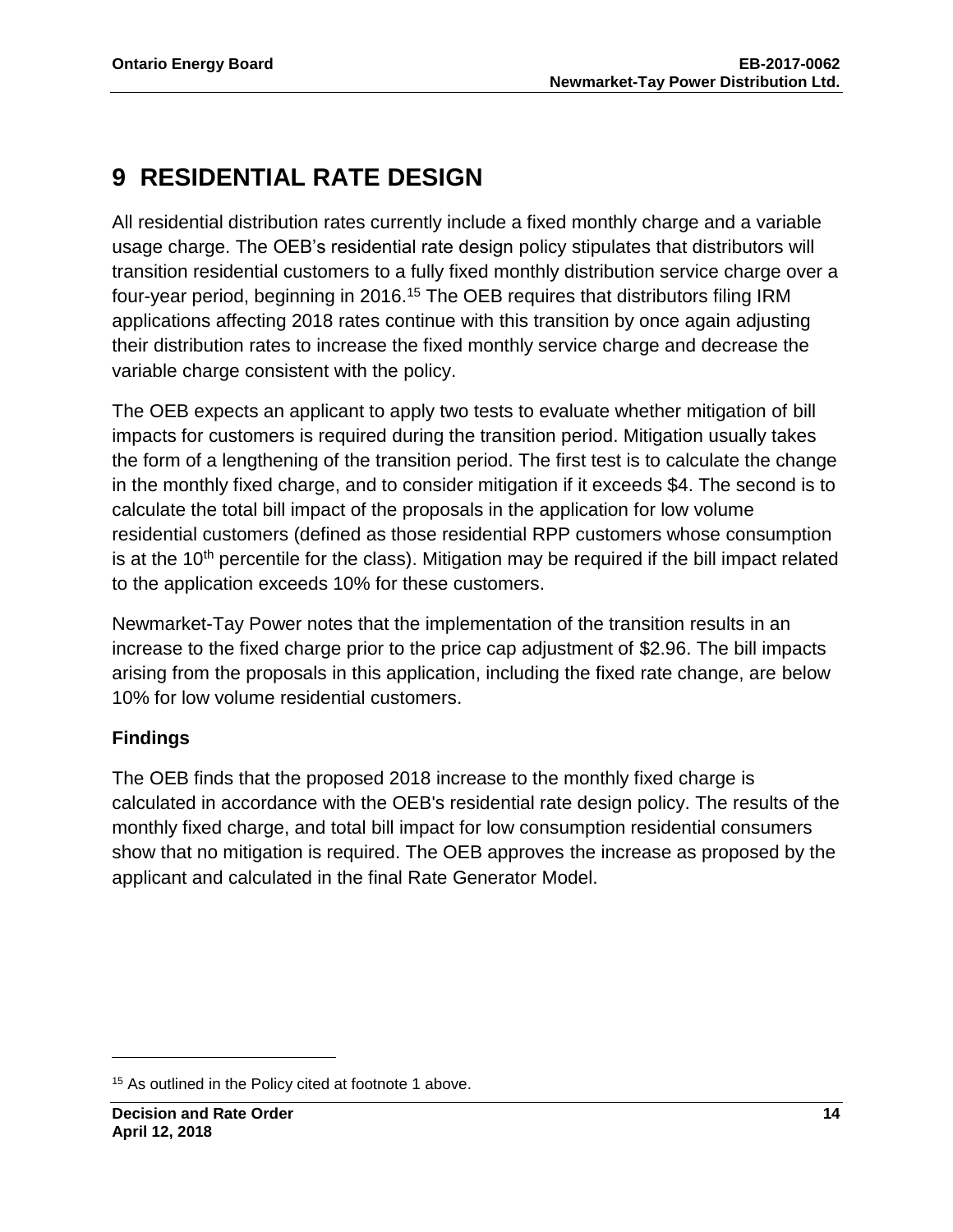## **10 DISPOSITION OF DEFERRAL AND VARIANCE ACCOUNT 1576**

In accordance with OEB policy, Newmarket-Tay Power changed its depreciation and capitalization policies effective January 1, 2012 and it records the financial differences arising from this change in Account 1576 for future disposition to customers. Newmarket-Tay Power requested disposition of its 2016 credit balance in Account 1576 of \$1,593,745 on an interim basis over a one-year period.

After the record closed for this proceeding, Newmarket-Tay Power notified the OEB of an error that it found in the calculation of the Account 1576 rate riders approved for 2017 rates. In the 2017 rates proceeding<sup>16</sup>, the OEB approved disposition of \$6,382,286 on an interim basis, for the Account 1576 balance accumulated from 2012 to 2015. Newmarket-Tay Power explained that in calculating the disposition rate riders, the annual kilowatt-hours and kilowatts for all customer classes, except for the residential class, were divided by 12 and should not have been. This is not an issue for the residential class because the rate riders are based on the monthly fixed charge. Newmarket-Tay Power forecast that by April 30, 2018, it will have credited customers by a shortfall of \$3,353,748.

Newmarket-Tay Power proposed that this shortfall be added to the credit amount of \$1,593,745 in Account 1576 at the end of 2016. This results in a total disposition from Account 1576 proposed for 2018 rates of a credit amount of \$4,947,493. Consistent with the OEB's decision for 2017 rates, Newmarket-Tay Power proposed that the amount be disposed on an interim basis over a one-year period.

#### **Findings**

The OEB approves Newmarket-Tay Power's request to return \$4,947,493 to its customers over the proposed one-year period, on an interim basis. The OEB also approves the proposed rate riders.

The OEB approved disposition of Account 1576 in the proceeding for 2017 rates. In that proceeding, the OEB determined that the final disposition should be proposed as part of Newmarket-Tay Power's next rebasing application when rate base can be adjusted.

The 2012 to 2016 balances in Account 1576 were disposed on an interim basis. The OEB approves including the shortfall credit from 2017 of \$3,353,748 with the 2016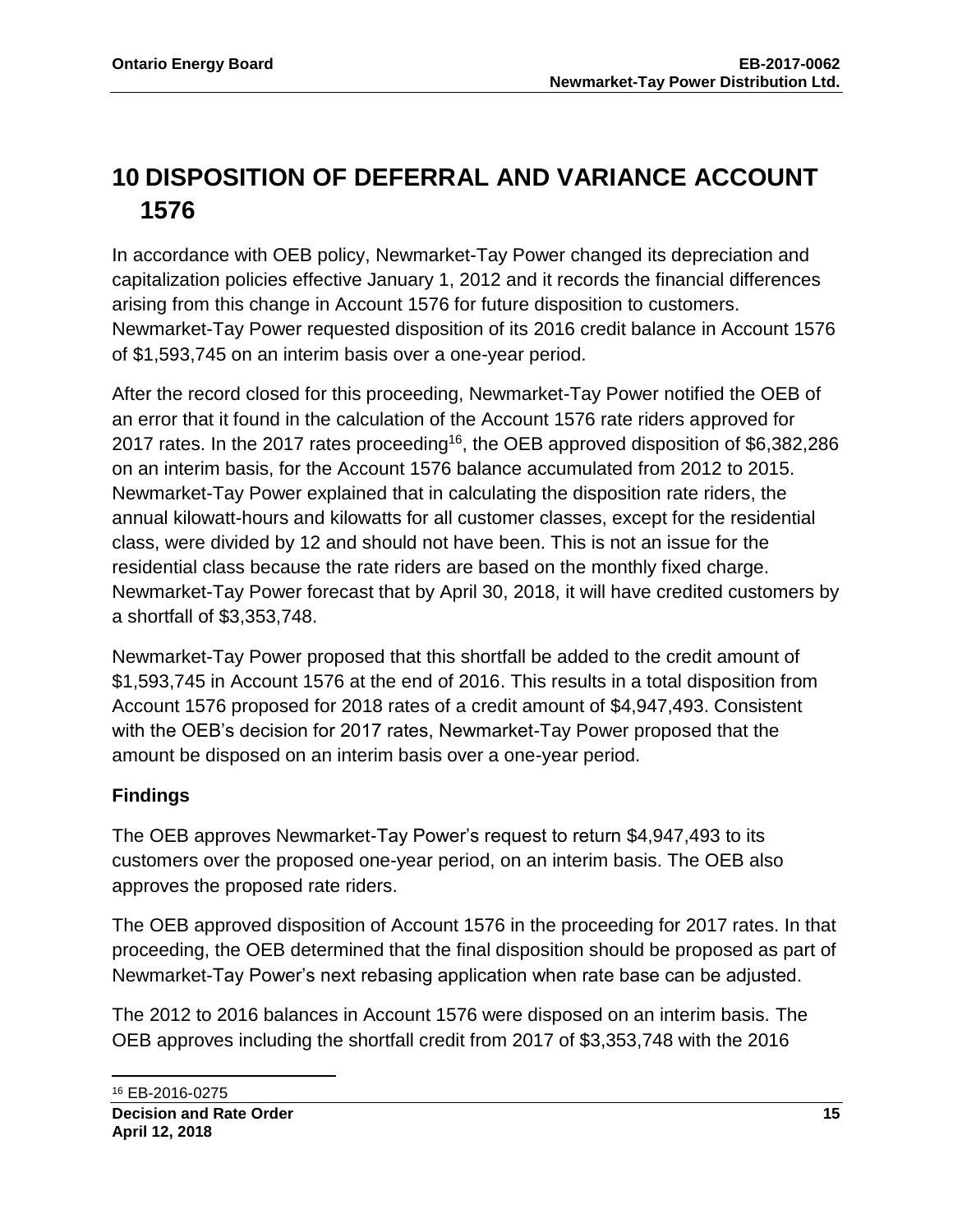Account 1576 balance of \$1,593,745 in the calculation of the rate riders to be credited on a prospective basis. The rate riders will be effective from May 1, 2018 to April 30, 2019.

The OEB expects Newmarket-Tay Power to seek disposition of Account 1576 annually until its next rebasing application.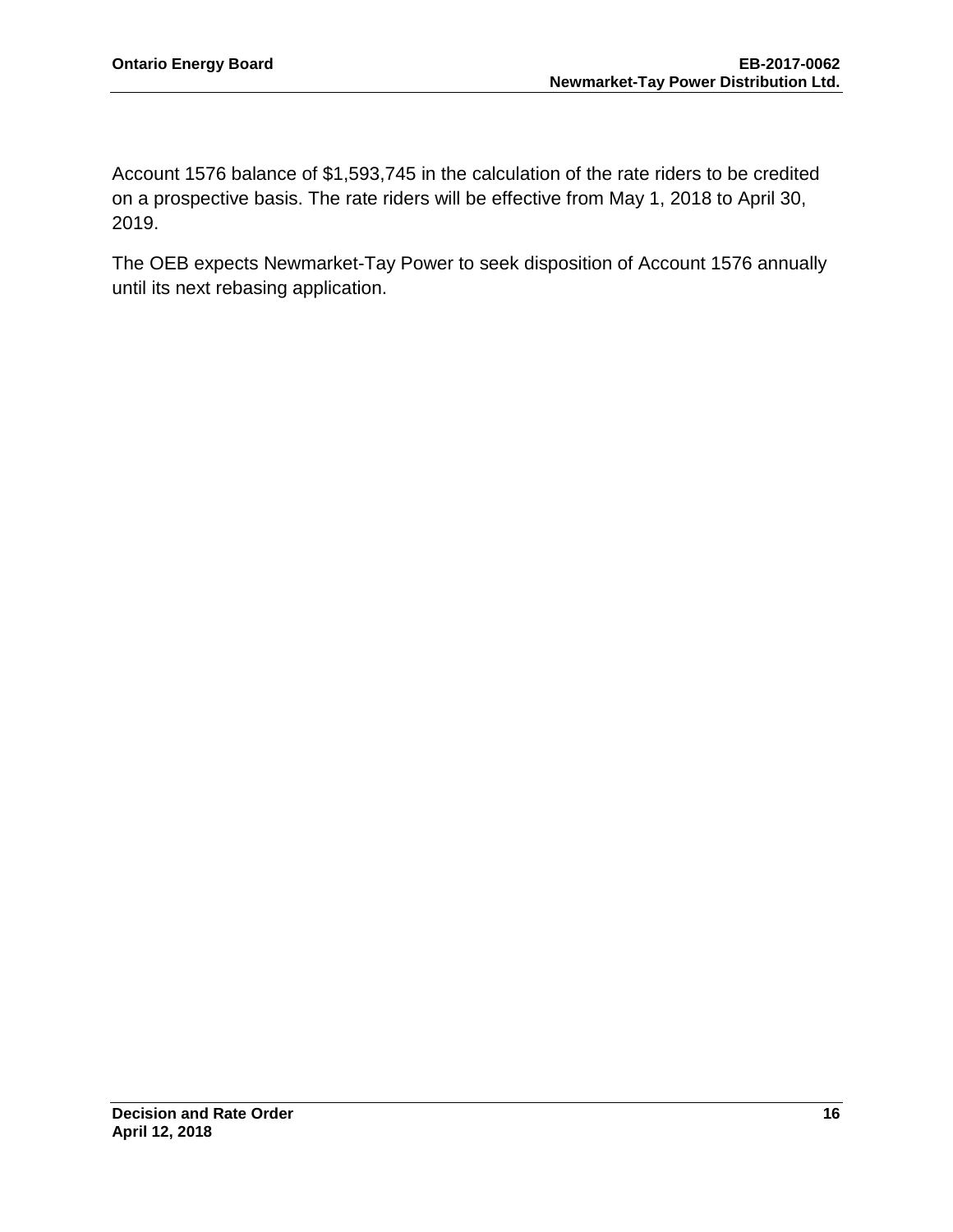## **11 OTHER MATTERS**

In its submission, OEB staff noted that Newmarket-Tay Power intends to file a cost of service application for the 2020 rate year, but that it has also filed an application with the OEB to purchase Midland Power Utility Corporation. The application to acquire Midland Power Utility Corporation includes a proposed rate rebasing deferral period of 10 years.

In its reply submission, Newmarket-Tay Power submitted that the proposed 10-year rebasing deferral period is for the amalgamated utility. Newmarket-Tay Power intends to migrate to the cost of service rate setting option for Newmarket-Tay Power's existing service territory irrespective of the OEB's decision on the MAADs application.

It is out of scope of this proceeding for the OEB to make findings on the proposed rebasing plans for Newmarket-Tay Power.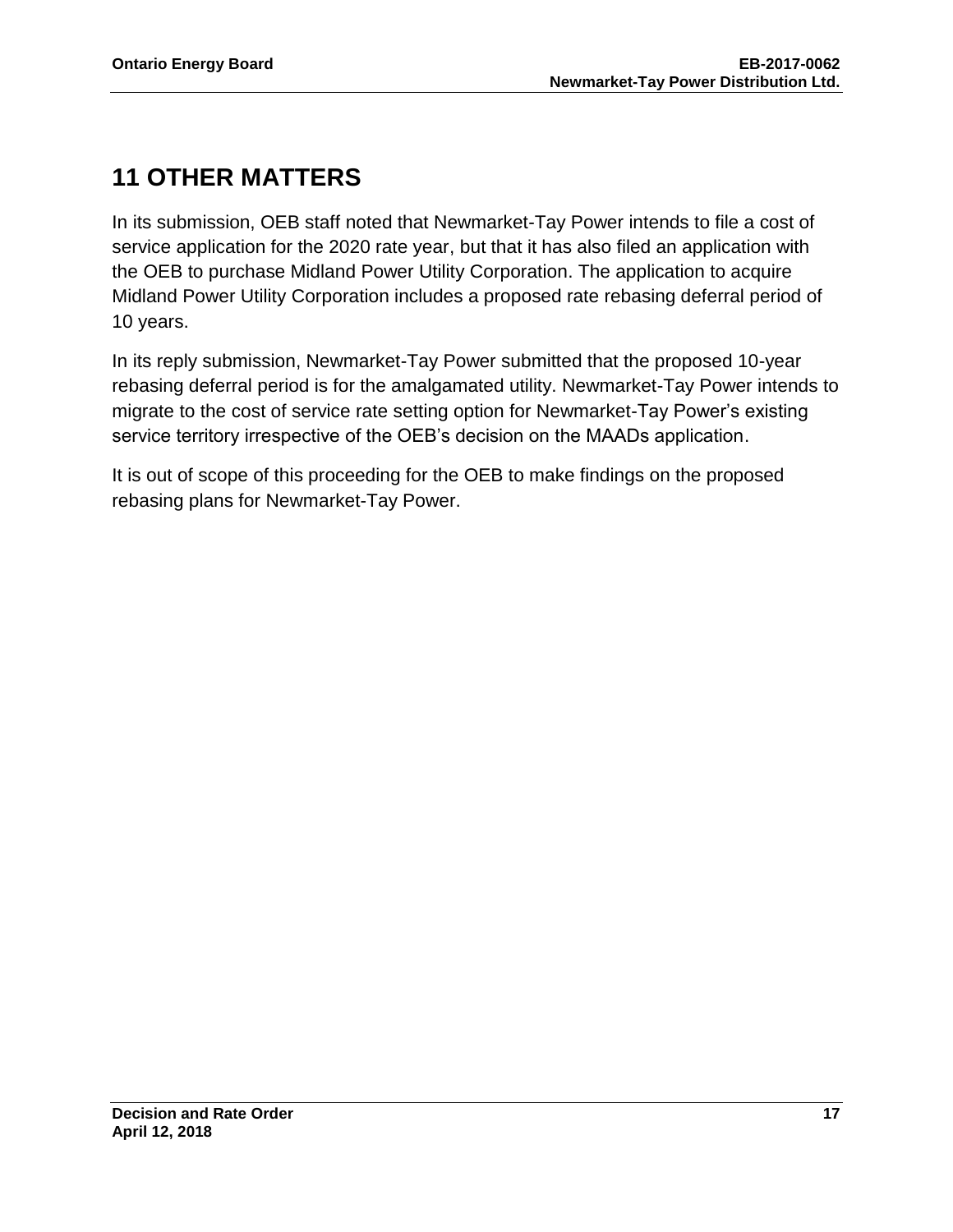## **12 IMPLEMENTATION AND ORDER**

This Decision is accompanied by a Rate Generator Model, applicable supporting models, and a Tariff of Rates and Charges (Schedule A).

Model entries were reviewed in order to ensure that they are in accordance with Newmarket-Tay Power's last COS decision, the 2017 OEB-approved Tariff of Rates and Charges, as well as to ensure that the cost, revenue and consumption results from 2016, are as reported by Newmarket-Tay Power to the OEB.

The Rate Generator Model was adjusted, where applicable, to correct any discrepancies. The Rate Generator Model incorporates the rates set out in the following table.

| Rate                                                             | per kWh  |
|------------------------------------------------------------------|----------|
| <b>Rural or Remote Electricity Rate Protection (RRRP)</b>        | \$0.0003 |
| Wholesale Market Service (WMS) billed to Class A and B Customers | \$0.0032 |
| Capacity Based Recovery (CBR) billed to Class B Customers        | \$0.0004 |

### **Table 12.1: Regulatory Charges**

Each of these rates is a component of the "Regulatory Charge" on a customer's bill, established annually by the OEB through a separate, generic order. The RRRP, WMS and CBR rates were set by the OEB on December 20, 2017.<sup>17</sup>

The Smart Metering Entity Charge is a component of the "Distribution Charge" on a customer's bill, established by the OEB through a separate order. The Smart Metering Entity Charge was set at \$0.57 by the OEB on March 1, 2018, effective January 1, 2018 to December 31, 2022.<sup>18</sup> The Rate Generator Model has been adjusted to incorporate this rate.

 $\overline{\phantom{a}}$ <sup>17</sup> Decision and Order, EB-2017-0333, December 20, 2017

<sup>18</sup> Decision and Order, EB-2017-0290, March 1, 2018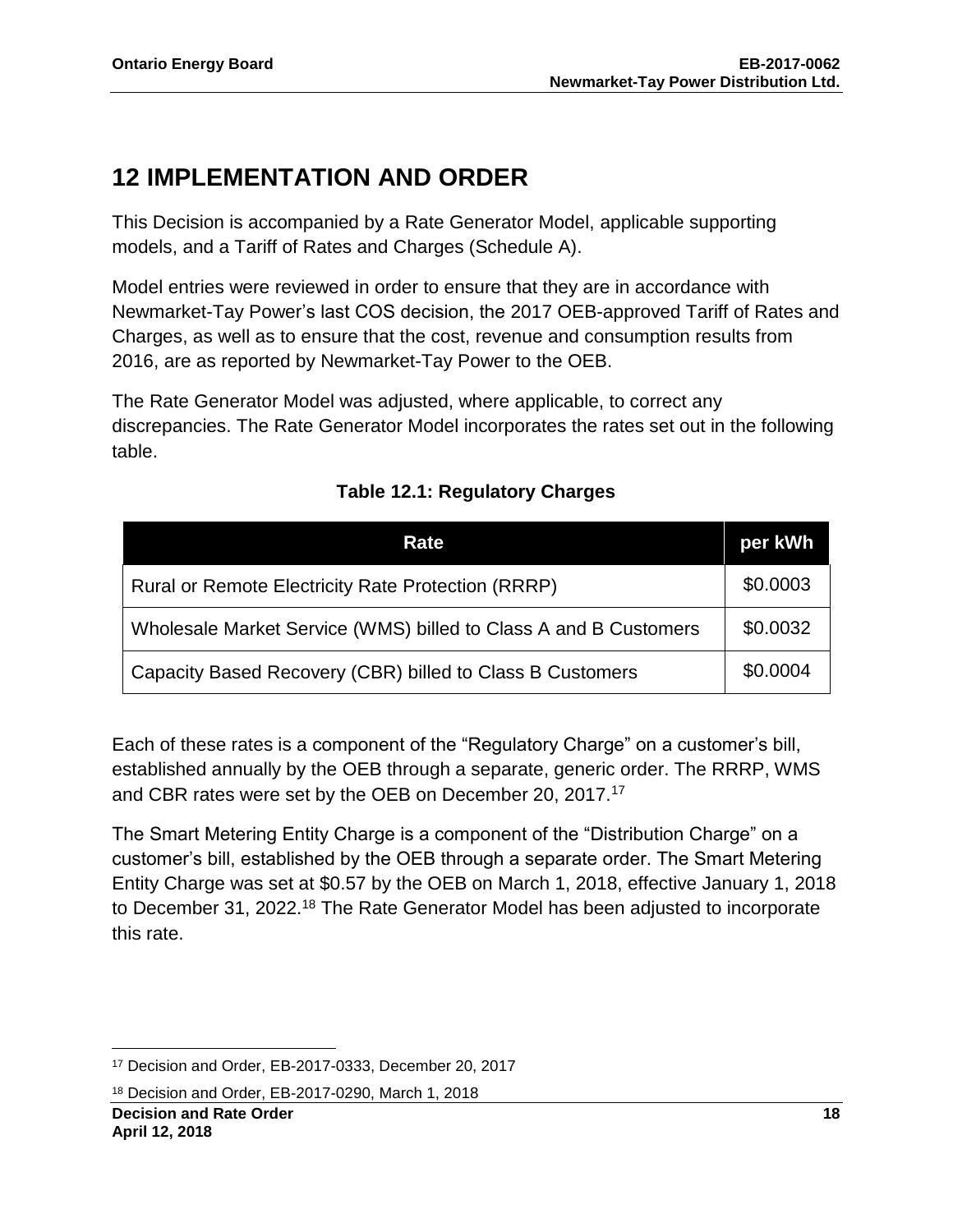#### **THE ONTARIO ENERGY BOARD ORDERS THAT:**

- 1. Newmarket Tay Power Distribution Ltd.'s new distribution rates shall be effective May 1, 2018.
- 2. The Tariff of Rates and Charges set out in Schedule A shall be deemed *draft* until the parties have complied with the subsequent procedural steps.
- 3. Newmarket Tay Power Distribution Ltd. shall review the Tariff of Rates and Charges set out in Schedule A and shall file with the OEB, as applicable, a written confirmation of its completeness and accuracy, or provide a detailed explanation of any inaccuracies or missing information, within **7 days** of the date of issuance of this Decision and Rate Order.
- 4. This Tariff of Rates and Charges will be considered final if Newmarket Tay Power Distribution Ltd. does not provide a submission to the OEB that inaccuracies were found or information was missing pursuant to item 3. Newmarket - Tay Power Distribution Ltd. shall notify its customers of the rate changes no later than the delivery of the first bill reflecting the new rates.
- 5. If the OEB receives a submission from Newmarket Tay Power Distribution Ltd. to the effect that inaccuracies were found or information was missing pursuant to item 3, the OEB will consider the submission prior to issuing a final Tariff of Rates and Charges.

All filings to the OEB must quote the file number, EB-2017-0062 and be made electronically through the OEB's web portal at <https://pes.ontarioenergyboard.ca/eservice/> in searchable/unrestricted PDF format. Two paper copies must also be filed at the OEB's address provided below. Filings must clearly state the sender's name, postal address and telephone number, fax number and e-mail address. Parties must use the document naming conventions and document submission standards outlined in the RESS Document Guideline found at [https://www.oeb.ca/oeb/\\_Documents/e-Filing/RESS\\_Document\\_Guidelines\\_final.pdf.](https://www.oeb.ca/oeb/_Documents/e-Filing/RESS_Document_Guidelines_final.pdf) If the web portal is not available parties may email their documents to the address below. Those who do not have internet access are required to submit all filings on a USB flash drivein PDF format, along with two paper copies. Those who do not have computer access are required to file seven paper copies.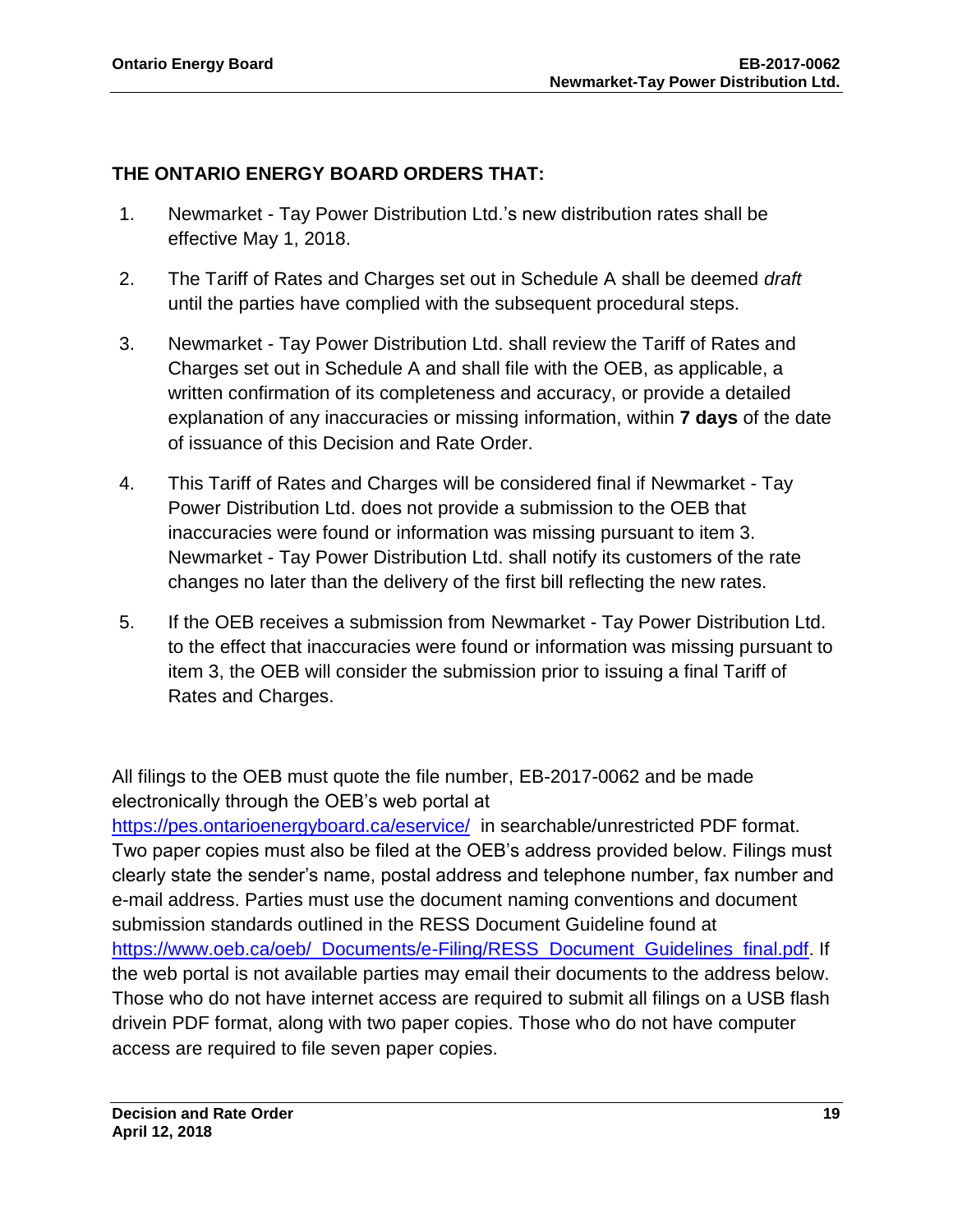All communications should be directed to the attention of the Board Secretary at the address below, and be received no later than 4:45 p.m. on the required date.

#### **ADDRESS**

Ontario Energy Board P.O. Box 2319 2300 Yonge Street, 27th Floor Toronto ON M4P 1E4 Attention: Board Secretary

E-mail: boardsec@oeb.ca Tel: 1-888-632-6273 (Toll free) Fax: 416-440-7656

**DATED** at Toronto, April 12, 2018

#### **ONTARIO ENERGY BOARD**

*Original Signed By*

Kirsten Walli Board Secretary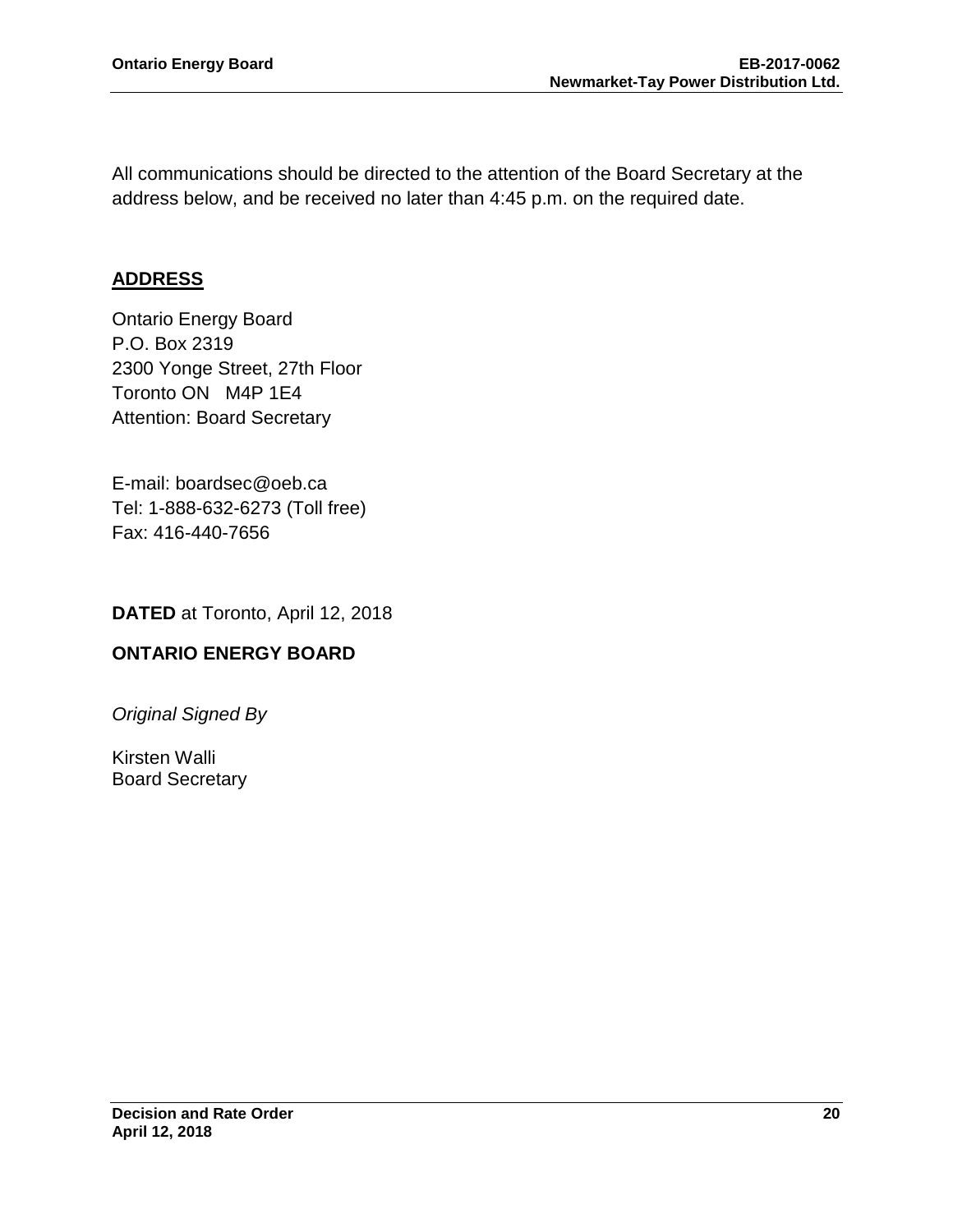**Schedule A To Decision and Rate Order Tariff of Rates and Charges OEB File No: EB-2017-0062 DATED: April 12, 2018**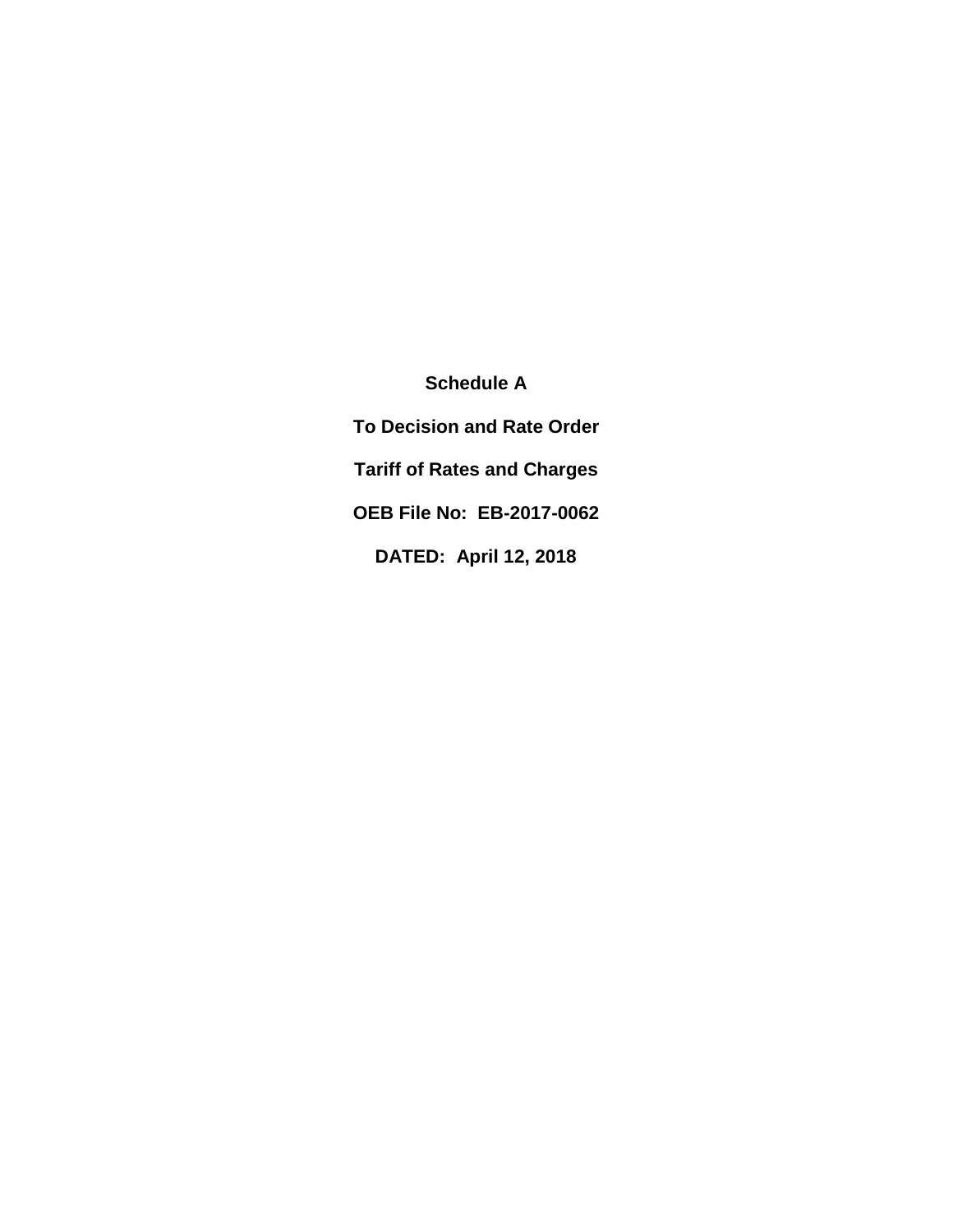**Effective and Implementation Date May 1, 2018 This schedule supersedes and replaces all previously approved schedules of Rates, Charges and Loss Factors**

**EB-2017-0062**

### **RESIDENTIAL SERVICE CLASSIFICATION**

This classification refers to the supply of electrical energy to customers residing in residential dwelling units. Energy is generally supplied as single phase, 3-wire, 60-Hertz, having nominal voltage of 120/240 Volts and up to 400 amps. There shall be only one delivery point to a dwelling. The Basic Connection for Residential consumers is defined as 100 amp 120/240 volt overhead service. A Residential building is supplied at one service voltage per land parcel. Class B consumers are defined in accordance with O. Reg. 429/04. Further servicing details are available in the distributor's Conditions of Service.

#### **APPLICATION**

The application of these rates and charges shall be in accordance with the Licence of the Distributor and any Code or Order of the Ontario Energy Board, and amendments thereto as approved by the Ontario Energy Board, which may be applicable to the administration of this schedule.

No rates and charges for the distribution of electricity and charges to meet the costs of any work or service done or furnished for the purpose of the distribution of electricity shall be made except as permitted by this schedule, unless required by the Distributor's Licence or a Code or Order of the Ontario Energy Board, and amendments thereto as approved by the Ontario Energy Board, or as specified herein.

Unless specifically noted, this schedule does not contain any charges for the electricity commodity, be it under the Regulated Price Plan, a contract with a retailer or the wholesale market price, as applicable. In addition, the charges in the MONTHLY RATES AND CHARGES - Regulatory Component of this schedule do not apply to a customer that is an embedded wholesale market participant.

It should be noted that this schedule does not list any charges, assessments or credits that are required by law to be invoiced by a distributor and that are not subject to Ontario Energy Board approval, such as the Debt Retirement Charge, the Global Adjustment and the HST.

| Service Charge                                                                                     |        | 24.36  |
|----------------------------------------------------------------------------------------------------|--------|--------|
| Rate Rider for Disposition of Account 1576 - effective until April 30, 2019                        |        | (1.76) |
| Smart Metering Entity Charge - effective until December 31, 2022                                   |        | 0.57   |
| <b>Distribution Volumetric Rate</b>                                                                | \$/kWh | 0.0038 |
| Rate Rider for Disposition of Lost Revenue Adjustment Mechanism Variance Account (LRAMVA) (2018) - |        |        |
| effective until April 30, 2019                                                                     | \$/kWh | 0.0010 |
| Retail Transmission Rate - Network Service Rate                                                    | \$/kWh | 0.0079 |
| Retail Transmission Rate - Line and Transformation Connection Service Rate                         | \$/kWh | 0.0075 |
| <b>MONTHLY RATES AND CHARGES - Regulatory Component</b>                                            |        |        |

| Wholesale Market Service Rate (WMS) - not including CBR          | \$/kWh | 0.0032 |
|------------------------------------------------------------------|--------|--------|
| Capacity Based Recovery (CBR) - Applicable for Class B Customers | \$/kWh | 0.0004 |
| Rural or Remote Electricity Rate Protection Charge (RRRP)        | \$/kWh | 0.0003 |
| Standard Supply Service - Administrative Charge (if applicable)  |        | 0.25   |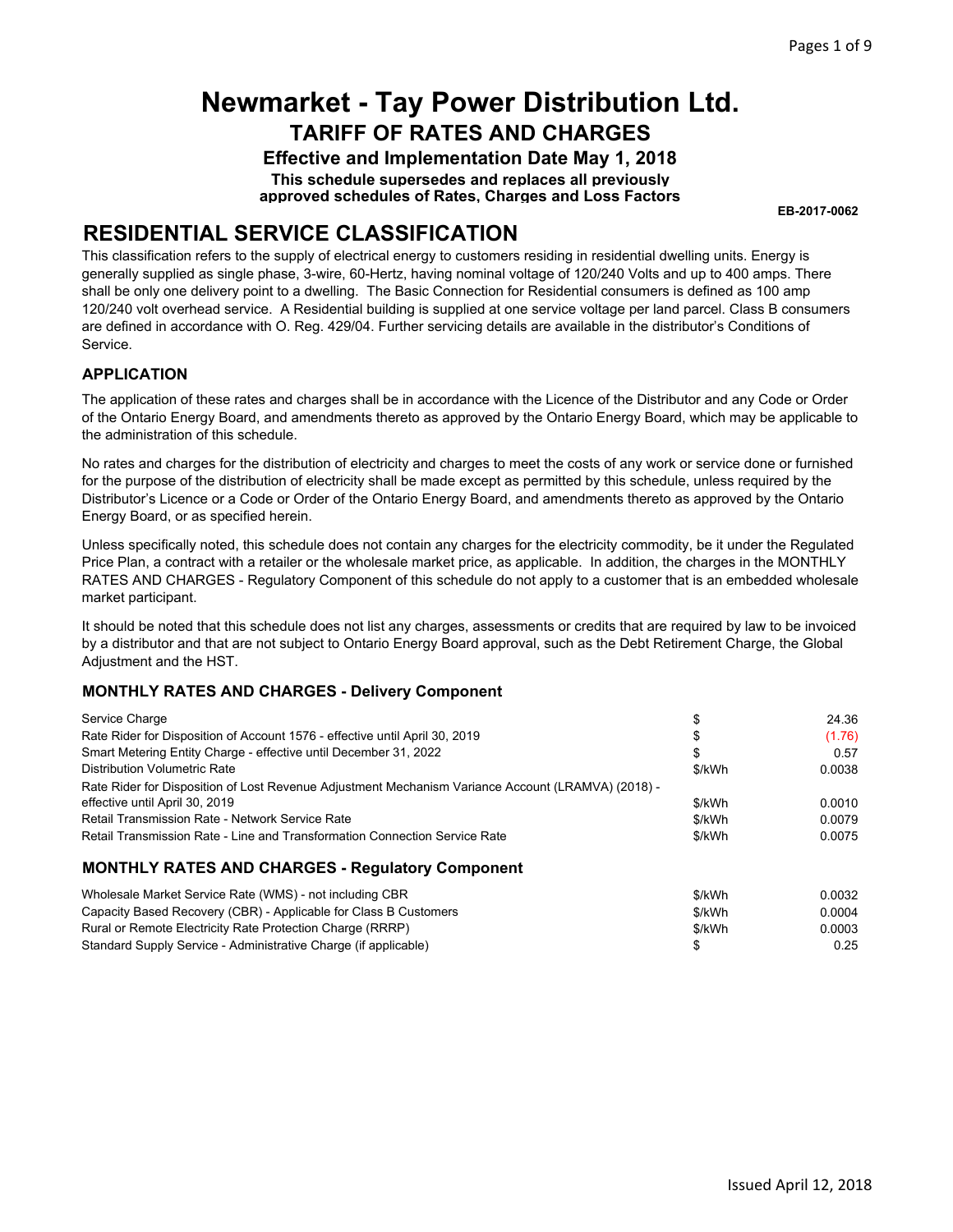**Effective and Implementation Date May 1, 2018**

**This schedule supersedes and replaces all previously approved schedules of Rates, Charges and Loss Factors**

**EB-2017-0062**

### **GENERAL SERVICE LESS THAN 50 KW SERVICE CLASSIFICATION**

This classification refers to the supply of electrical energy to a non residential account whose average monthly maximum demand is less than, or is forecast to be less than, 50 kW, and Town Houses and Condominiums that require centralized bulk metering. Class B consumers are defined in accordance with O. Reg. 429/04. Further servicing details are available in the distributor's Conditions of Service.

#### **APPLICATION**

The application of these rates and charges shall be in accordance with the Licence of the Distributor and any Code or Order of the Ontario Energy Board, and amendments thereto as approved by the Ontario Energy Board, which may be applicable to the administration of this schedule.

No rates and charges for the distribution of electricity and charges to meet the costs of any work or service done or furnished for the purpose of the distribution of electricity shall be made except as permitted by this schedule, unless required by the Distributor's Licence or a Code or Order of the Ontario Energy Board, and amendments thereto as approved by the Ontario Energy Board, or as specified herein.

Unless specifically noted, this schedule does not contain any charges for the electricity commodity, be it under the Regulated Price Plan, a contract with a retailer or the wholesale market price, as applicable. In addition, the charges in the MONTHLY RATES AND CHARGES - Regulatory Component of this schedule do not apply to a customer that is an embedded wholesale market participant.

It should be noted that this schedule does not list any charges, assessments or credits that are required by law to be invoiced by a distributor and that are not subject to Ontario Energy Board approval, such as the Debt Retirement Charge, the Global Adjustment and the HST.

#### **MONTHLY RATES AND CHARGES - Delivery Component**

| Service Charge                                                                                     |        | 30.73    |
|----------------------------------------------------------------------------------------------------|--------|----------|
| Smart Metering Entity Charge - effective until December 31, 2022                                   | S      | 0.57     |
| Distribution Volumetric Rate                                                                       | \$/kWh | 0.0201   |
| Rate Rider for Disposition of Lost Revenue Adjustment Mechanism Variance Account (LRAMVA) (2018) - |        |          |
| effective until April 30, 2019                                                                     | \$/kWh | 0.0053   |
| Rate Rider for Disposition of Account 1576 - effective until April 30, 2019                        | \$/kWh | (0.0120) |
| Retail Transmission Rate - Network Service Rate                                                    | \$/kWh | 0.0072   |
| Retail Transmission Rate - Line and Transformation Connection Service Rate                         | \$/kWh | 0.0067   |
| <b>MONTHLY RATES AND CHARGES - Regulatory Component</b>                                            |        |          |
| Wholesale Market Service Rate (WMS) - not including CBR                                            | \$/kWh | 0.0032   |
| Capacity Based Recovery (CBR) - Applicable for Class B Customers                                   | \$/kWh | 0.0004   |

Rural or Remote Electricity Rate Protection Charge (RRRP) Standard Supply Service - Administrative Charge (if applicable) \$/kWh 0.0003 \$ 0.25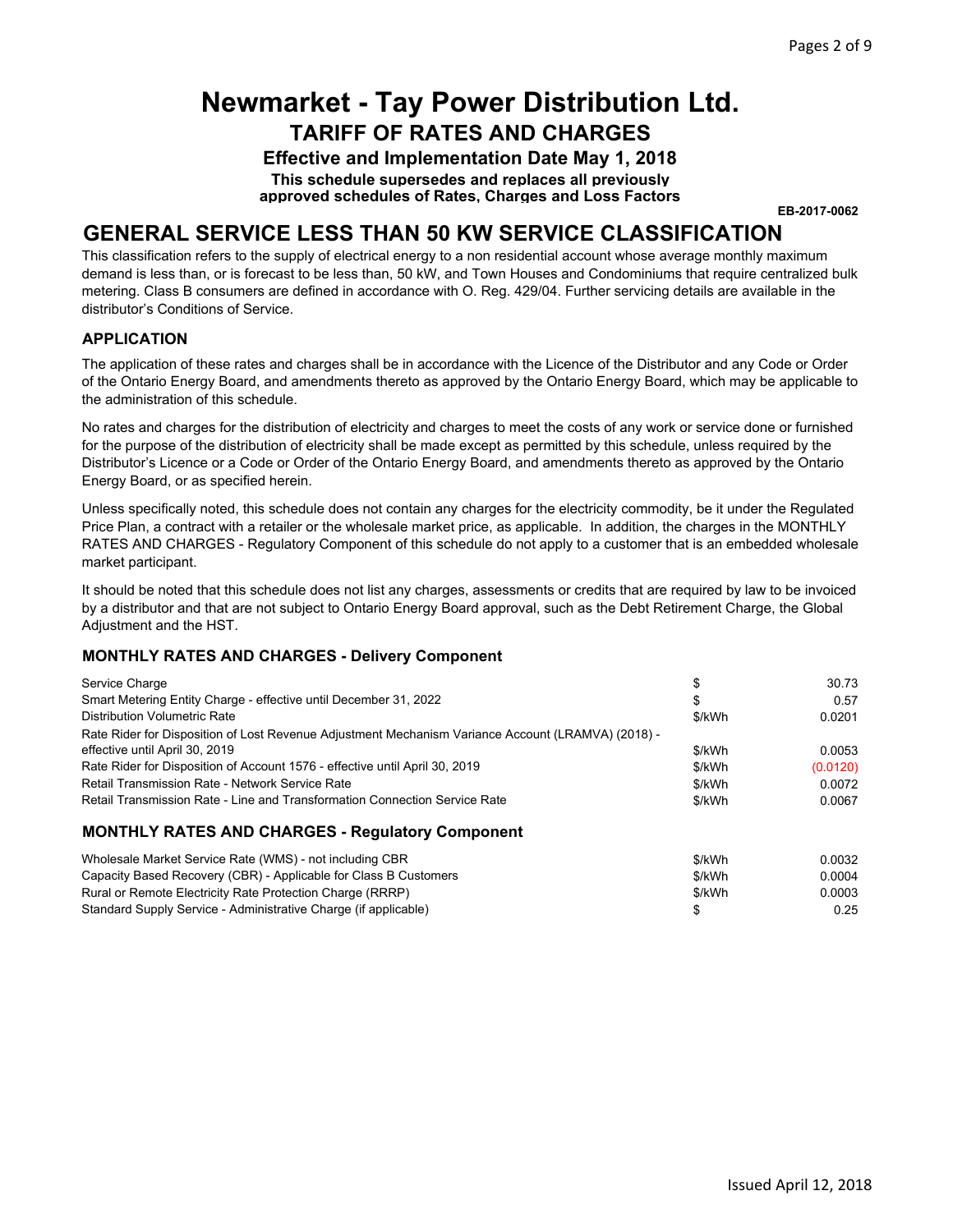**Effective and Implementation Date May 1, 2018**

**This schedule supersedes and replaces all previously approved schedules of Rates, Charges and Loss Factors**

**EB-2017-0062**

### **GENERAL SERVICE 50 TO 4,999 KW SERVICE CLASSIFICATION**

This classification applies to a non residential account whose average monthly maximum demand used for billing purposes is equal to or greater than, or is forecast to be equal or greater than, 50 kW but less than 5,000 kW. Note that for the application of the Retail Transmission Rate - Network Service Rate and the Retail Transmission Rate - Line and Transformation Connection Service Rate the following sub-classifications apply:

General Service 50 to 500 kW non-interval metered

General Service 50 to 500 kW interval metered

General Service greater than 500 to 5,000 kW interval metered.

Class A and Class B consumers are defined in accordance with O. Reg. 429/04. Further servicing details are available in the distributor's Conditions of Service.

#### **APPLICATION**

The application of these rates and charges shall be in accordance with the Licence of the Distributor and any Code or Order of the Ontario Energy Board, and amendments thereto as approved by the Ontario Energy Board, which may be applicable to the administration of this schedule.

No rates and charges for the distribution of electricity and charges to meet the costs of any work or service done or furnished for the purpose of the distribution of electricity shall be made except as permitted by this schedule, unless required by the Distributor's Licence or a Code or Order of the Ontario Energy Board, and amendments thereto as approved by the Ontario Energy Board, or as specified herein.

Unless specifically noted, this schedule does not contain any charges for the electricity commodity, be it under the Regulated Price Plan, a contract with a retailer or the wholesale market price, as applicable. In addition, the charges in the MONTHLY RATES AND CHARGES - Regulatory Component of this schedule do not apply to a customer that is an embedded wholesale market participant.

It should be noted that this schedule does not list any charges, assessments or credits that are required by law to be invoiced by a distributor and that are not subject to Ontario Energy Board approval, such as the Debt Retirement Charge, the Global Adjustment and the HST.

#### **MONTHLY RATES AND CHARGES - Delivery Component**

Standard Supply Service - Administrative Charge (if applicable)

| Service Charge                                                                                     | \$     | 139.37   |
|----------------------------------------------------------------------------------------------------|--------|----------|
| Distribution Volumetric Rate - Thermal Demand Meter                                                | \$/kW  | 4.8078   |
| Distribution Volumetric Rate - Interval Meter                                                      | \$/kW  | 4.8078   |
| Rate Rider for Disposition of Lost Revenue Adjustment Mechanism Variance Account (LRAMVA) (2018) - |        |          |
| effective until April 30, 2019                                                                     | \$/kW  | 0.5493   |
| Rate Rider for Disposition of Account 1576 - effective until April 30, 2019                        | \$/kW  | (4.5352) |
| Retail Transmission Rate - Network Service Rate                                                    | \$/kW  | 2.8974   |
| Retail Transmission Rate - Line and Transformation Connection Service Rate                         | \$/kW  | 2.6417   |
| <b>MONTHLY RATES AND CHARGES - Regulatory Component</b>                                            |        |          |
| Wholesale Market Service Rate (WMS) - not including CBR                                            | \$/kWh | 0.0032   |
| Capacity Based Recovery (CBR) - Applicable for Class B Customers                                   | \$/kWh | 0.0004   |
| Rural or Remote Electricity Rate Protection Charge (RRRP)                                          | \$/kWh | 0.0003   |

\$ 0.25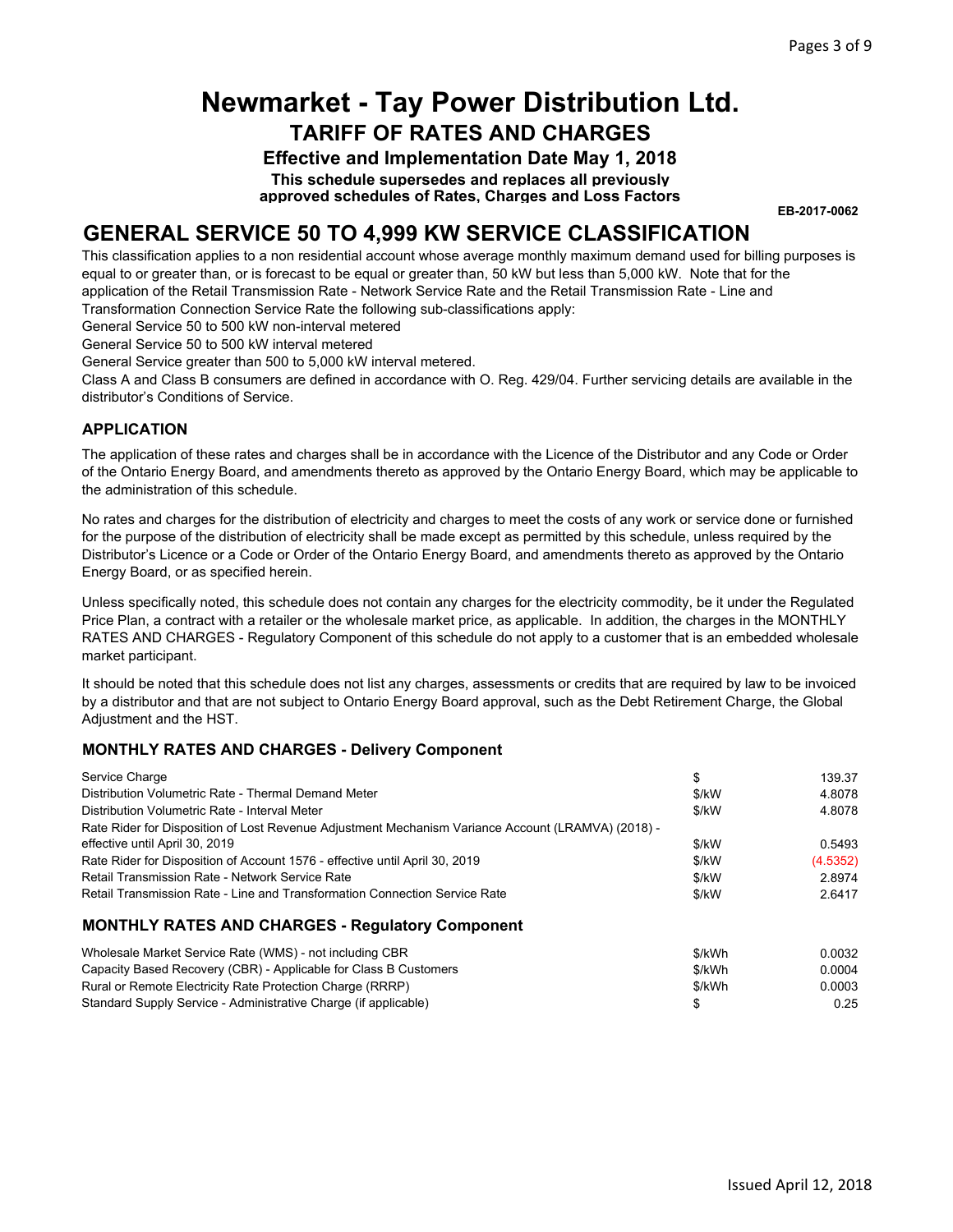**Effective and Implementation Date May 1, 2018**

**This schedule supersedes and replaces all previously approved schedules of Rates, Charges and Loss Factors**

**EB-2017-0062**

### **UNMETERED SCATTERED LOAD SERVICE CLASSIFICATION**

This classification applies to an account taking electricity at 750 volts or less whose average monthly maximum demand is less than, or is forecast to be less than, 50 kW and the consumption is unmetered. Such connections include cable TV power packs, bus shelters, telephone booths, traffic lights, railway crossings, etc. The level of the consumption will be agreed to by the distributor and the customer, based on detailed manufacturer information/ documentation with regard to electrical consumption of the unmetered load or periodic monitoring of actual consumption. Class B consumers are defined in accordance with O. Reg. 429/04. Further servicing details are available in the distributor's Conditions of Service.

#### **APPLICATION**

The application of these rates and charges shall be in accordance with the Licence of the Distributor and any Code or Order of the Ontario Energy Board, and amendments thereto as approved by the Ontario Energy Board, which may be applicable to the administration of this schedule.

No rates and charges for the distribution of electricity and charges to meet the costs of any work or service done or furnished for the purpose of the distribution of electricity shall be made except as permitted by this schedule, unless required by the Distributor's Licence or a Code or Order of the Ontario Energy Board, and amendments thereto as approved by the Ontario Energy Board, or as specified herein.

Unless specifically noted, this schedule does not contain any charges for the electricity commodity, be it under the Regulated Price Plan, a contract with a retailer or the wholesale market price, as applicable. In addition, the charges in the MONTHLY RATES AND CHARGES - Regulatory Component of this schedule do not apply to a customer that is an embedded wholesale market participant.

It should be noted that this schedule does not list any charges, assessments or credits that are required by law to be invoiced by a distributor and that are not subject to Ontario Energy Board approval, such as the Debt Retirement Charge, the Global Adjustment and the HST.

| Service Charge                                                              |        | 17.75    |
|-----------------------------------------------------------------------------|--------|----------|
| <b>Distribution Volumetric Rate</b>                                         | \$/kWh | 0.0204   |
| Rate Rider for Disposition of Account 1576 - effective until April 30, 2019 | \$/kWh | (0.0132) |
| Retail Transmission Rate - Network Service Rate                             | \$/kWh | 0.0071   |
| Retail Transmission Rate - Line and Transformation Connection Service Rate  | \$/kWh | 0.0067   |
| <b>MONTHLY RATES AND CHARGES - Regulatory Component</b>                     |        |          |
| Wholesale Market Service Rate (WMS) - not including CBR                     | \$/kWh | 0.0032   |
| Capacity Based Recovery (CBR) - Applicable for Class B Customers            | \$/kWh | 0.0004   |
| Rural or Remote Electricity Rate Protection Charge (RRRP)                   | \$/kWh | 0.0003   |
| Standard Supply Service - Administrative Charge (if applicable)             | \$     | 0.25     |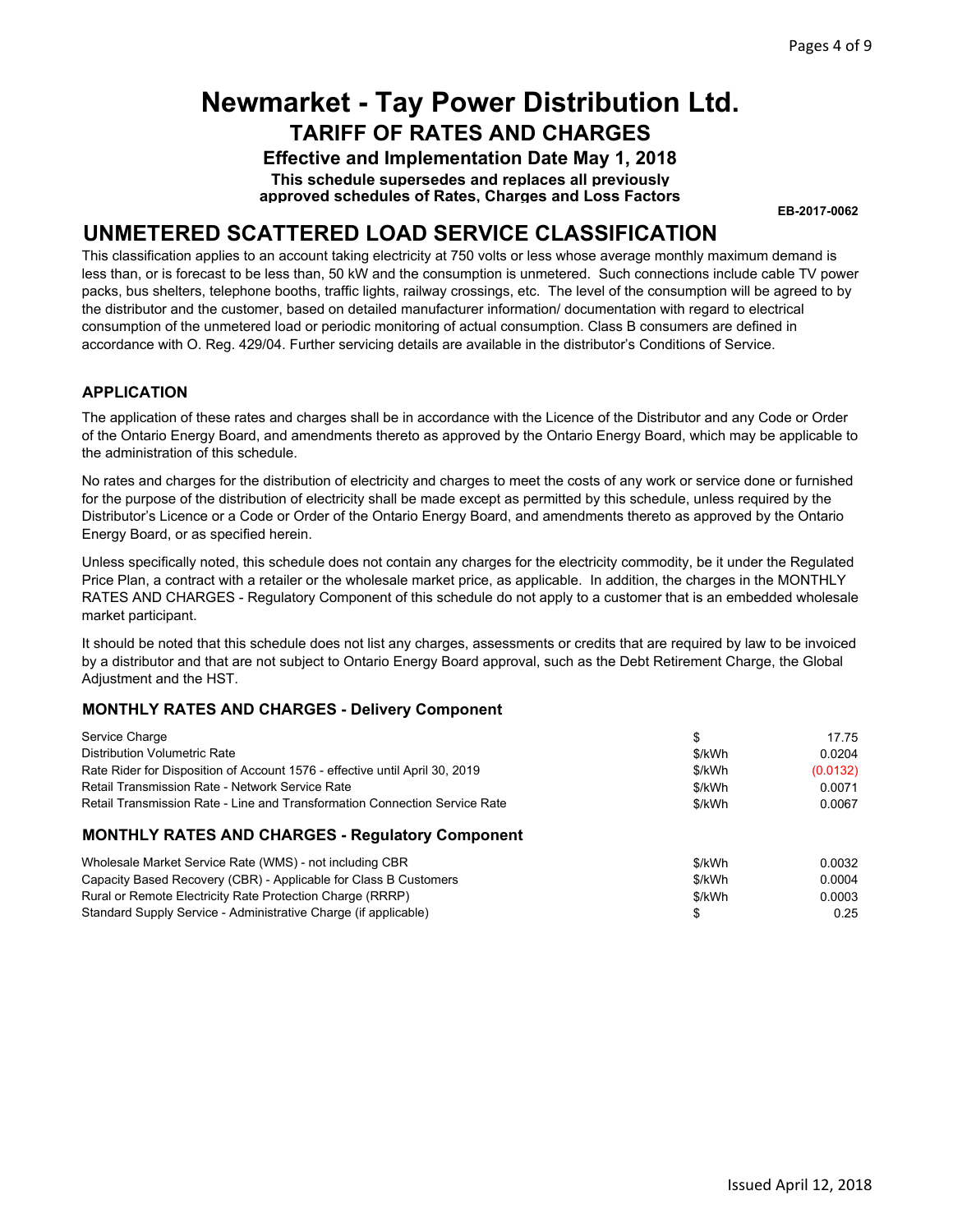**Effective and Implementation Date May 1, 2018**

**This schedule supersedes and replaces all previously approved schedules of Rates, Charges and Loss Factors**

**EB-2017-0062**

### **SENTINEL LIGHTING SERVICE CLASSIFICATION**

This classification refers to privately owned roadway lighting controlled by photo cells. Consumption is based on calculated connected load times the required lighting hours. Class B consumers are defined in accordance with O. Reg. 429/04. Further servicing details are available in the distributor's Conditions of Service.

#### **APPLICATION**

The application of these rates and charges shall be in accordance with the Licence of the Distributor and any Code or Order of the Ontario Energy Board, and amendments thereto as approved by the Ontario Energy Board, which may be applicable to the administration of this schedule.

No rates and charges for the distribution of electricity and charges to meet the costs of any work or service done or furnished for the purpose of the distribution of electricity shall be made except as permitted by this schedule, unless required by the Distributor's Licence or a Code or Order of the Ontario Energy Board, and amendments thereto as approved by the Ontario Energy Board, or as specified herein.

Unless specifically noted, this schedule does not contain any charges for the electricity commodity, be it under the Regulated Price Plan, a contract with a retailer or the wholesale market price, as applicable. In addition, the charges in the MONTHLY RATES AND CHARGES - Regulatory Component of this schedule do not apply to a customer that is an embedded wholesale market participant.

It should be noted that this schedule does not list any charges, assessments or credits that are required by law to be invoiced by a distributor and that are not subject to Ontario Energy Board approval, such as the Debt Retirement Charge, the Global Adjustment and the HST.

| Service Charge                                                              |        | 3.27     |
|-----------------------------------------------------------------------------|--------|----------|
| <b>Distribution Volumetric Rate</b>                                         | \$/kW  | 12.5269  |
| Rate Rider for Disposition of Account 1576 - effective until April 30, 2019 | \$/kW  | (4.1248) |
| Retail Transmission Rate - Network Service Rate                             | \$/kW  | 2.1860   |
| Retail Transmission Rate - Line and Transformation Connection Service Rate  | \$/kW  | 2.0843   |
| <b>MONTHLY RATES AND CHARGES - Regulatory Component</b>                     |        |          |
| Wholesale Market Service Rate (WMS) - not including CBR                     | \$/kWh | 0.0032   |
| Capacity Based Recovery (CBR) - Applicable for Class B Customers            | \$/kWh | 0.0004   |
| Rural or Remote Electricity Rate Protection Charge (RRRP)                   | \$/kWh | 0.0003   |
| Standard Supply Service - Administrative Charge (if applicable)             |        | 0.25     |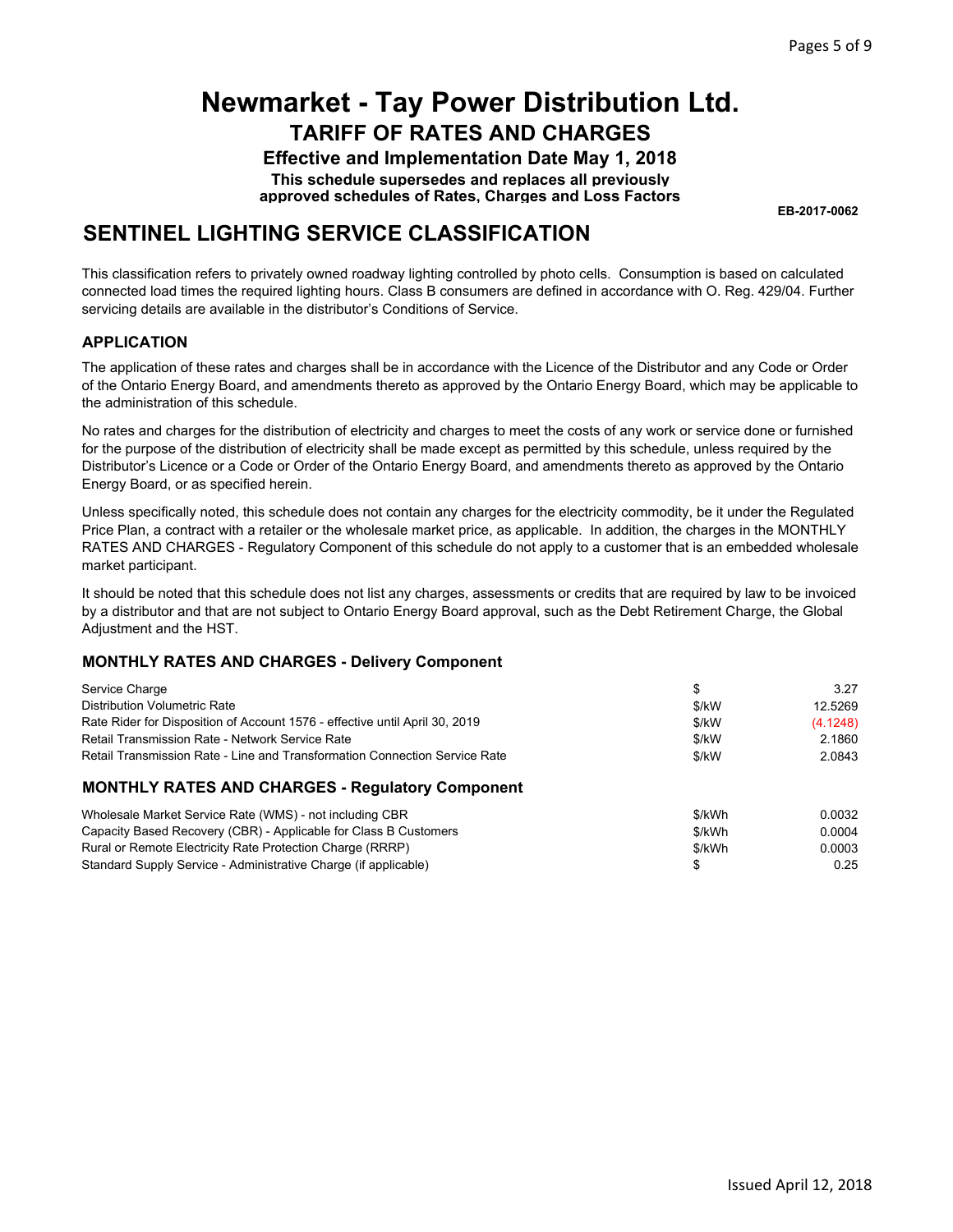**Effective and Implementation Date May 1, 2018**

**This schedule supersedes and replaces all previously approved schedules of Rates, Charges and Loss Factors**

**EB-2017-0062**

### **STREET LIGHTING SERVICE CLASSIFICATION**

This classification refers to municipal lighting, Ministry of Transportation operation controlled by photo cells. Consumption is as per Ontario Energy Board street lighting load shape. Class B consumers are defined in accordance with O. Reg. 429/04. Further servicing details are available in the distributor's Conditions of Service.

#### **APPLICATION**

The application of these rates and charges shall be in accordance with the Licence of the Distributor and any Code or Order of the Ontario Energy Board, and amendments thereto as approved by the Ontario Energy Board, which may be applicable to the administration of this schedule.

No rates and charges for the distribution of electricity and charges to meet the costs of any work or service done or furnished for the purpose of the distribution of electricity shall be made except as permitted by this schedule, unless required by the Distributor's Licence or a Code or Order of the Ontario Energy Board, and amendments thereto as approved by the Ontario Energy Board, or as specified herein.

Unless specifically noted, this schedule does not contain any charges for the electricity commodity, be it under the Regulated Price Plan, a contract with a retailer or the wholesale market price, as applicable. In addition, the charges in the MONTHLY RATES AND CHARGES - Regulatory Component of this schedule do not apply to a customer that is an embedded wholesale market participant.

It should be noted that this schedule does not list any charges, assessments or credits that are required by law to be invoiced by a distributor and that are not subject to Ontario Energy Board approval, such as the Debt Retirement Charge, the Global Adjustment and the HST.

| Service Charge                                                                                     | \$      | 3.21     |
|----------------------------------------------------------------------------------------------------|---------|----------|
| <b>Distribution Volumetric Rate</b>                                                                | $$$ /kW | 15.9651  |
| Rate Rider for Disposition of Lost Revenue Adjustment Mechanism Variance Account (LRAMVA) (2018) - |         |          |
| effective until April 30, 2019                                                                     | \$/kW   | 10.2771  |
| Rate Rider for Disposition of Account 1576 - effective until April 30, 2019                        | \$/kW   | (5.1838) |
| Retail Transmission Rate - Network Service Rate                                                    | $$$ /kW | 2.2062   |
| Retail Transmission Rate - Line and Transformation Connection Service Rate                         | $$$ /kW | 2.0399   |
| <b>MONTHLY RATES AND CHARGES - Regulatory Component</b>                                            |         |          |
| Wholesale Market Service Rate (WMS) - not including CBR                                            | \$/kWh  | 0.0032   |
| Capacity Based Recovery (CBR) - Applicable for Class B Customers                                   | \$/kWh  | 0.0004   |

| \$/kWh | 0.0004 |
|--------|--------|
| \$/kWh | 0.0003 |
|        | 0.25   |
|        |        |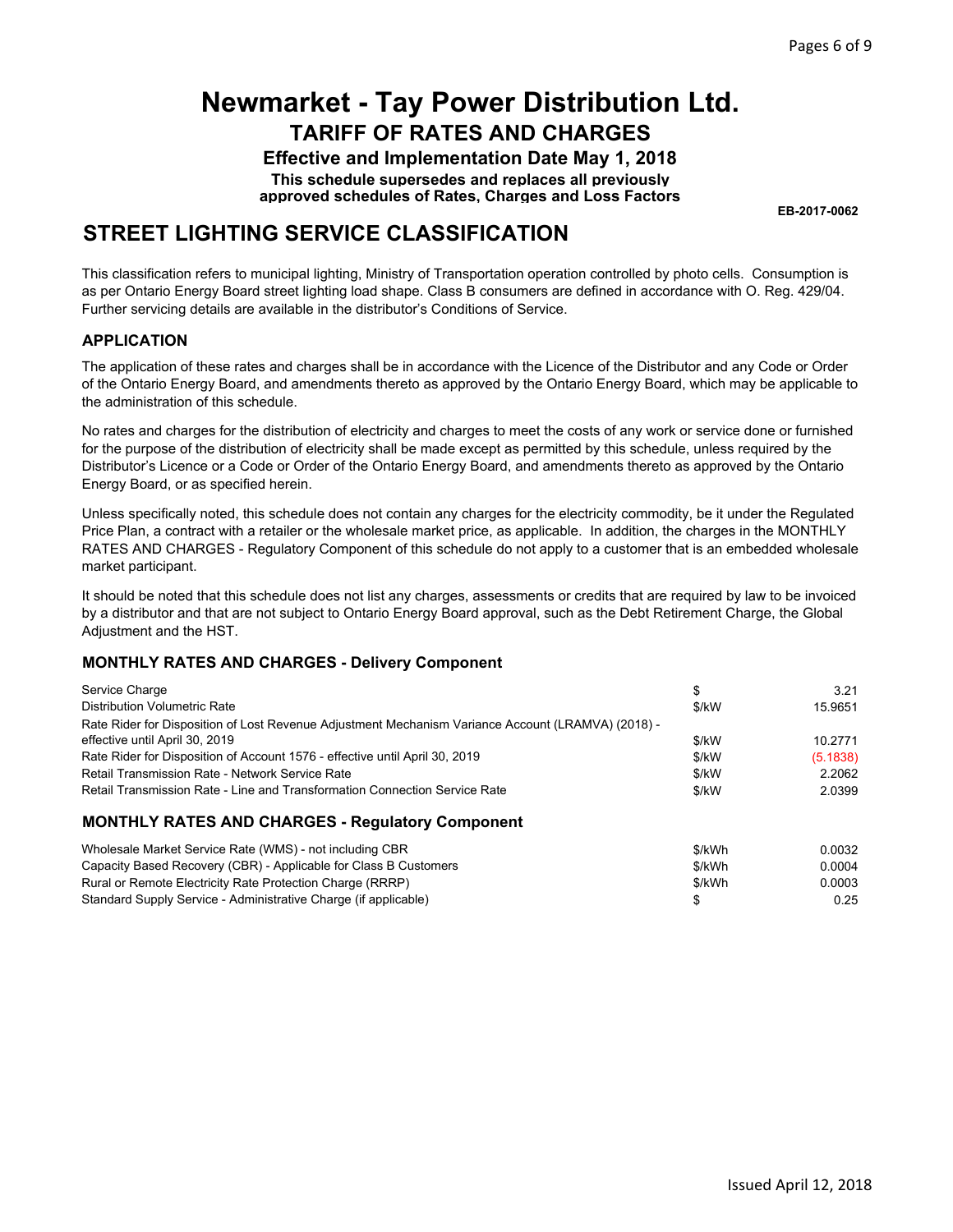**Effective and Implementation Date May 1, 2018 This schedule supersedes and replaces all previously**

**approved schedules of Rates, Charges and Loss Factors**

**EB-2017-0062**

### **microFIT SERVICE CLASSIFICATION**

This classification applies to an electricity generation facility contracted under the Independent Electricity System Operator's microFIT program and connected to the distributor's distribution system. Further servicing details are available in the distributor's Conditions of Service.

#### **APPLICATION**

The application of these rates and charges shall be in accordance with the Licence of the Distributor and any Code or Order of the Ontario Energy Board, and amendments thereto as approved by the Ontario Energy Board, which may be applicable to the administration of this schedule.

No rates and charges for the distribution of electricity and charges to meet the costs of any work or service done or furnished for the purpose of the distribution of electricity shall be made except as permitted by this schedule, unless required by the Distributor's Licence or a Code or Order of the Ontario Energy Board, and amendments thereto as approved by the Ontario Energy Board, or as specified herein.

Unless specifically noted, this schedule does not contain any charges for the electricity commodity, be it under the Regulated Price Plan, a contract with a retailer or the wholesale market price, as applicable.

It should be noted that this schedule does not list any charges, assessments or credits that are required by law to be invoiced by a distributor and that are not subject to Ontario Energy Board approval, such as the Debt Retirement Charge, the Global Adjustment and the HST.

#### **MONTHLY RATES AND CHARGES - Delivery Component**

Service Charge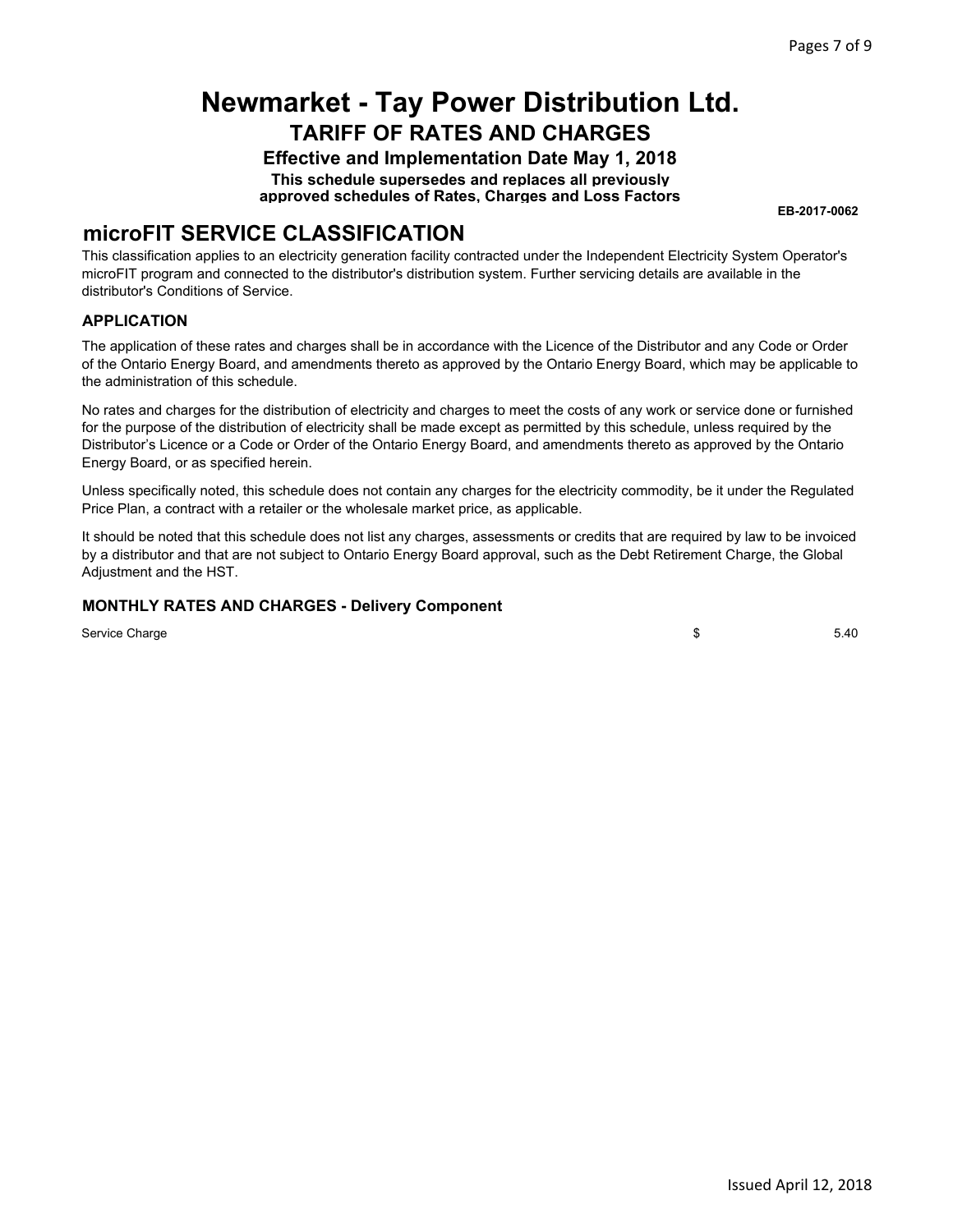**EB-2017-0062**

### **Newmarket - Tay Power Distribution Ltd. TARIFF OF RATES AND CHARGES**

**Effective and Implementation Date May 1, 2018**

**This schedule supersedes and replaces all previously**

**approved schedules of Rates, Charges and Loss Factors**

**ALLOWANCES**

| ----------------------                                                                  |       |        |
|-----------------------------------------------------------------------------------------|-------|--------|
| Transformer Allowance for Ownership - per kW of billing demand/month                    | \$/kW | (0.85) |
| Primary Metering Allowance for Transformer Losses - applied to measured demand & energy | %     | (1.00) |

### **SPECIFIC SERVICE CHARGES**

The application of these rates and charges shall be in accordance with the Licence of the Distributor and any Code or Order of the Ontario Energy Board, and amendments thereto as approved by the Ontario Energy Board, which may be applicable to the administration of this schedule.

No charges to meet the costs of any work or service done or furnished for the purpose of the distribution of electricity shall be made except as permitted by this schedule, unless required by the Distributor's Licence or a Code or Order of the Ontario Energy Board, and amendments thereto as approved by the Ontario Energy Board, or as specified herein.

It should be noted that this schedule does not list any charges, assessments, or credits that are required by law to be invoiced by a distributor and that are not subject to Ontario Energy Board approval, such as the Debt Retirement Charge, the Global Adjustment and the HST.

#### **Customer Administration**

| Arrears certificate                                                                                           | \$            | 15.00    |
|---------------------------------------------------------------------------------------------------------------|---------------|----------|
| Statement of account                                                                                          | \$            | 15.00    |
| Duplicate invoices for previous billing                                                                       | \$            | 15.00    |
| Request for other billing information                                                                         | \$            | 15.00    |
| Easement letter                                                                                               | \$            | 15.00    |
| Account history                                                                                               | \$            | 15.00    |
| Credit reference letter                                                                                       | \$            | 15.00    |
| Credit check (plus credit agency costs)                                                                       | \$            | 15.00    |
| Returned cheque (plus bank charges)                                                                           | \$            | 15.00    |
| Legal letter charge                                                                                           | \$            | 15.00    |
| Special meter reads                                                                                           | \$            | 30.00    |
| Account set up charge/change of occupancy charge (plus credit agency costs if applicable) - residential       | \$            | 26.00    |
| Meter dispute charge plus Measurement Canada fees (if meter found correct)                                    | \$            | 30.00    |
| <b>Non-Payment of Account</b>                                                                                 |               |          |
| Late payment - per month                                                                                      | $\frac{0}{0}$ | 1.50     |
| Late payment - per annum                                                                                      | %             | 19.56    |
| Collection of account charge - no disconnection                                                               | \$            | 23.00    |
| Disconnect/reconnect at meter - during regular hours                                                          | \$            | 50.00    |
| Disconnect/reconnect at meter - after regular hours                                                           | \$            | 185.00   |
| Disconnect/reconnect at pole - during regular hours                                                           | \$            | 185.00   |
| Disconnect/reconnect at pole - after regular hours                                                            | \$            | 415.00   |
| Install/remove load control device - during regular hours                                                     | \$            | 50.00    |
| Install/remove load control device - after regular hours                                                      | \$            | 185.00   |
| Other                                                                                                         |               |          |
| Service call - customer owned equipment                                                                       | \$            | 30.00    |
| Service call - after regular hours                                                                            | \$            | 165.00   |
| Temporary service - install & remove - underground - no transformer                                           | \$            | 500.00   |
| Temporary service - install & remove - overhead - no transformer                                              | \$            | 300.00   |
| Temporary service - install & remove - overhead - with transformer                                            | \$            | 1,000.00 |
| Specific charge for access to the power poles - \$/pole/year<br>(with the exception of wireless attachements) | \$            | 22.35    |